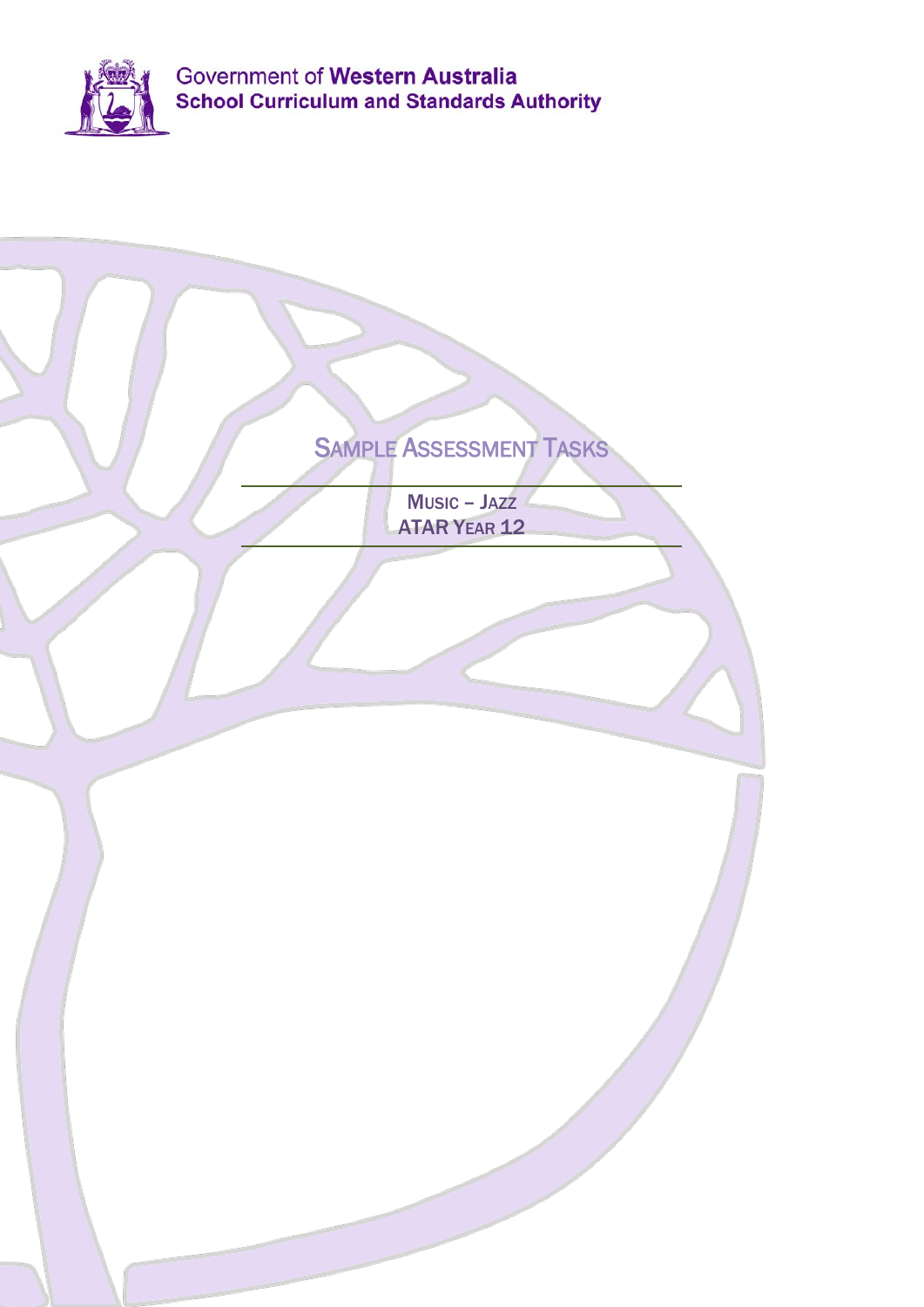#### **Copyright**

© School Curriculum and Standards Authority, 2015

This document – apart from any third party copyright material contained in it – may be freely copied, or communicated on an intranet, for non-commercial purposes in educational institutions, provided that the School Curriculum and Standards Authority is acknowledged as the copyright owner, and that the Authority's moral rights are not infringed.

Copying or communication for any other purpose can be done only within the terms of the *Copyright Act 1968* or with prior written permission of the School Curriculum and Standards Authority. Copying or communication of any third party copyright material can be done only within the terms of the *Copyright Act 1968* or with permission of the copyright owners.

Any content in this document that has been derived from the Australian Curriculum may be used under the terms of the Creative [Commons Attribution-NonCommercial 3.0 Australia licence](http://creativecommons.org/licenses/by-nc/3.0/au/)

#### **Disclaimer**

Any resources such as texts, websites and so on that may be referred to in this document are provided as examples of resources that teachers can use to support their learning programs. Their inclusion does not imply that they are mandatory or that they are the only resources relevant to the course.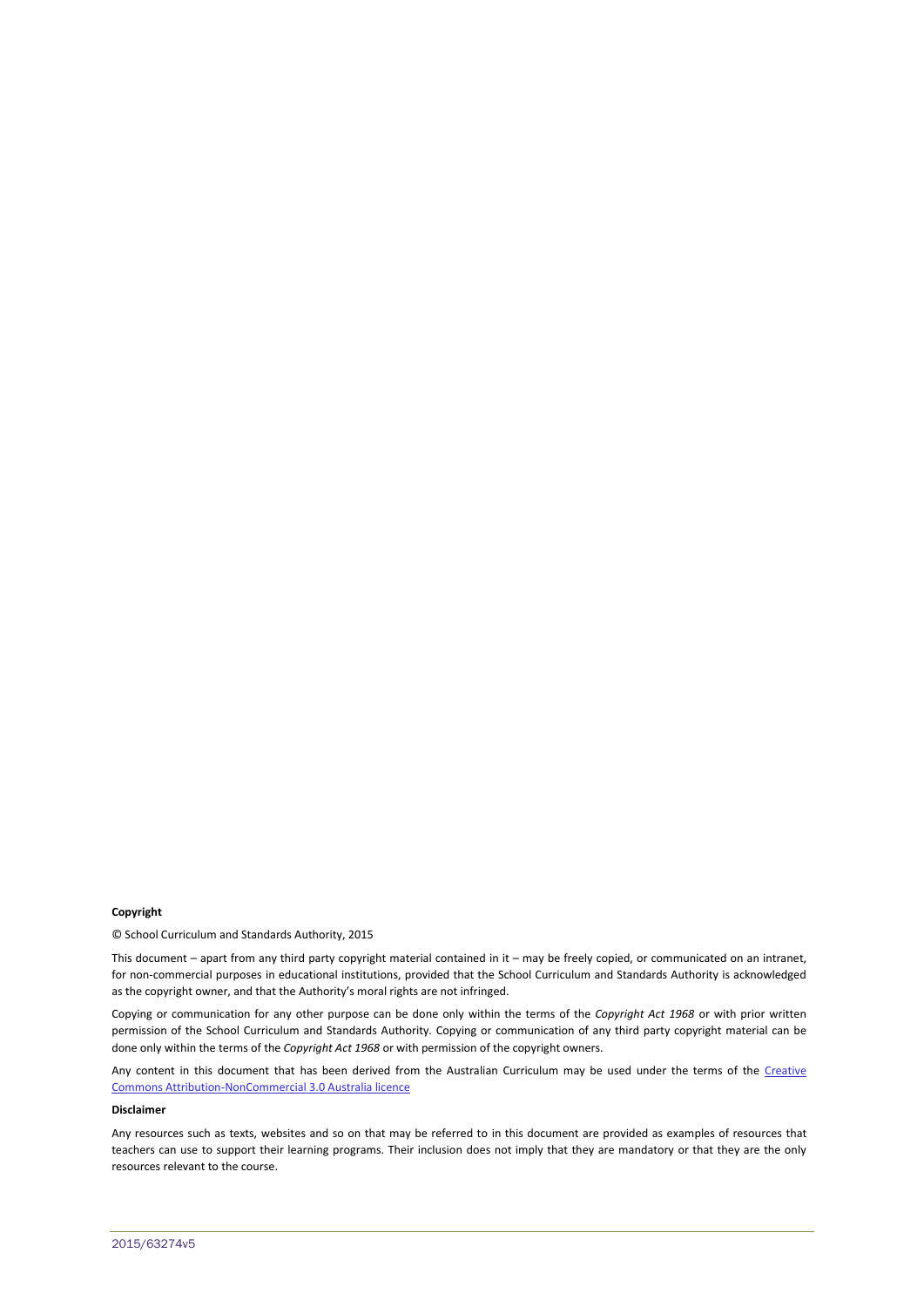## Sample assessment task

Music – Jazz

Task 12 – Unit 4

#### **Assessment type: Aural**

The paper will consist of eight questions and will cover the following concepts:

- identification of scales/modes and intervals
- chord progression
- recognition of tonality and modulation
- rhythmic and melodic dictations
- rhythm and pitch discrepancy
- aural analysis.

#### **Conditions**

Time for the task: 60 minutes Formal in-class assessment, Week 14

#### **Task weighting**

8% of the school mark for this pair of units

**Name:**\_\_\_\_\_\_\_\_\_\_\_\_\_\_\_\_\_\_\_\_\_\_\_\_\_\_\_\_\_\_\_\_\_\_\_\_\_ **(70 marks)**

#### **Question 1: Interval recognition (9 marks)**

(a) Melodic intervals

Identify the four bracketed intervals in the following excerpt. Provide the missing notes on the staff and write the resulting intervals on the lines provided underneath the score.

\_\_\_\_\_\_\_\_\_\_\_\_\_\_\_\_\_\_\_\_\_\_\_\_\_\_\_\_\_\_\_\_\_\_\_\_\_\_\_\_\_\_\_\_\_\_\_\_\_\_\_\_\_\_\_\_\_\_\_\_\_\_\_\_\_\_\_\_\_\_\_\_\_\_\_\_\_\_\_\_\_\_\_\_\_\_\_\_\_\_\_\_\_\_\_\_\_\_\_\_\_\_\_\_

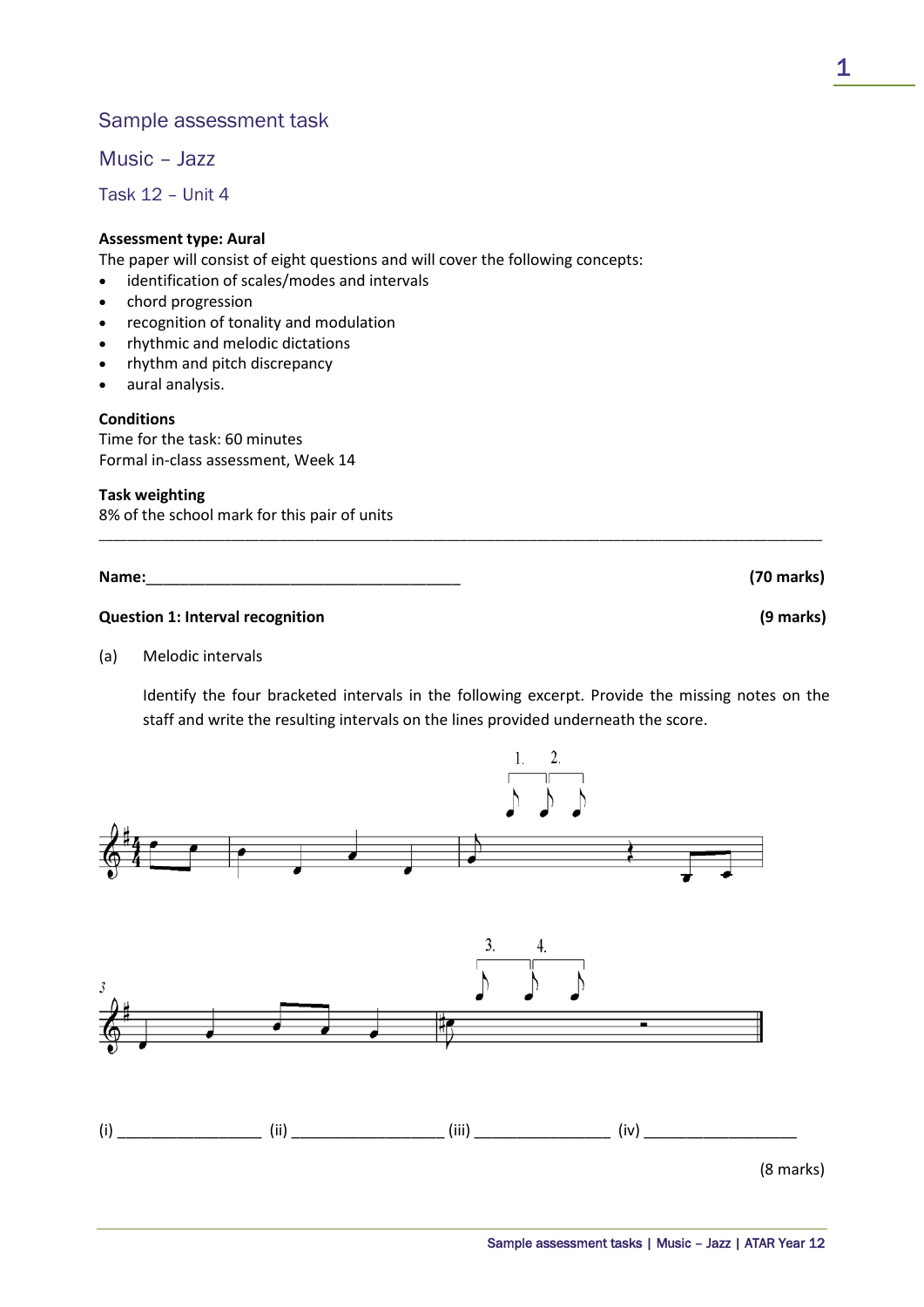#### (b) Harmonic intervals

Identify the harmonic interval formed between the final two notes of the following two-part extract. Place a tick  $(v')$  next to the correct answer. (1 mark)

| $(\checkmark)$ |                                    |
|----------------|------------------------------------|
|                | Major 3rd                          |
|                | Minor 3rd                          |
|                | Major 6 <sup>th</sup>              |
|                | Minor 6 <sup>th</sup>              |
|                | Minor 7 <sup>th</sup>              |
|                | Perfect 4 <sup>th</sup>            |
|                | Aug 4 <sup>th</sup> /Dim 5/Tritone |
|                | Perfect 5 <sup>th</sup>            |

#### **Question 2: Scale recognition (3 marks)**

(a) Identify the scale which best fits the following excerpts (i) and (ii).

| (i)  | (1 mark) |
|------|----------|
|      |          |
| (ii) | (1 mark) |

(b) Identify which mode best fits the extract performed. Place a tick  $(v)$  next to the correct answer.

(1 mark)

| dorian     |
|------------|
| ionian     |
| aeolian    |
| mixolydian |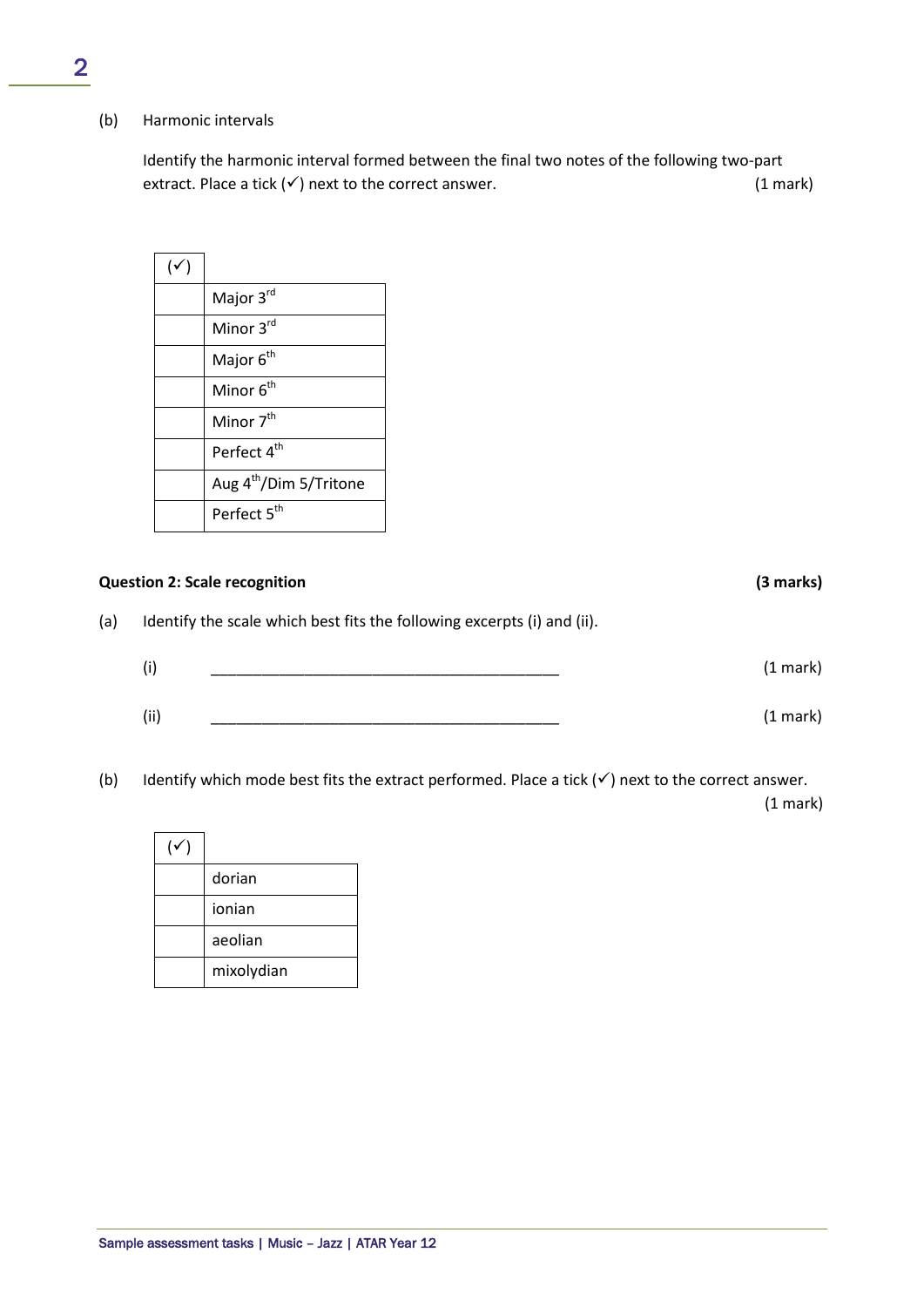#### **Question 3: Rhythm (12 marks)**

(a) Irregular rhythms

Each of the following extracts is an example of irregular metre or mixed metre.

(i) **Extract 1:** Match the extract with the correct repeating pattern. Place a tick in the box next to the correct answer. (1 mark)



(ii) **Extract 2:** Identify and describe the use of time signature in this mixed metre extract.

\_\_\_\_\_\_\_\_\_\_\_\_\_\_\_\_\_\_\_\_\_\_\_\_\_\_\_\_\_\_\_\_\_\_\_\_\_\_\_\_\_\_\_\_\_\_\_\_\_\_\_\_\_\_\_\_\_\_\_\_\_\_\_\_\_\_\_\_\_\_\_\_

\_\_\_\_\_\_\_\_\_\_\_\_\_\_\_\_\_\_\_\_\_\_\_\_\_\_\_\_\_\_\_\_\_\_\_\_\_\_\_\_\_\_\_\_\_\_\_\_\_\_\_\_\_\_\_\_\_\_\_\_\_\_\_\_\_\_\_\_\_\_\_\_

\_\_\_\_\_\_\_\_\_\_\_\_\_\_\_\_\_\_\_\_\_\_\_\_\_\_\_\_\_\_\_\_\_\_\_\_\_\_\_\_\_\_\_\_\_\_\_\_\_\_\_\_\_\_\_\_\_\_\_\_\_\_\_\_\_\_\_\_\_\_\_\_\_

(2 marks)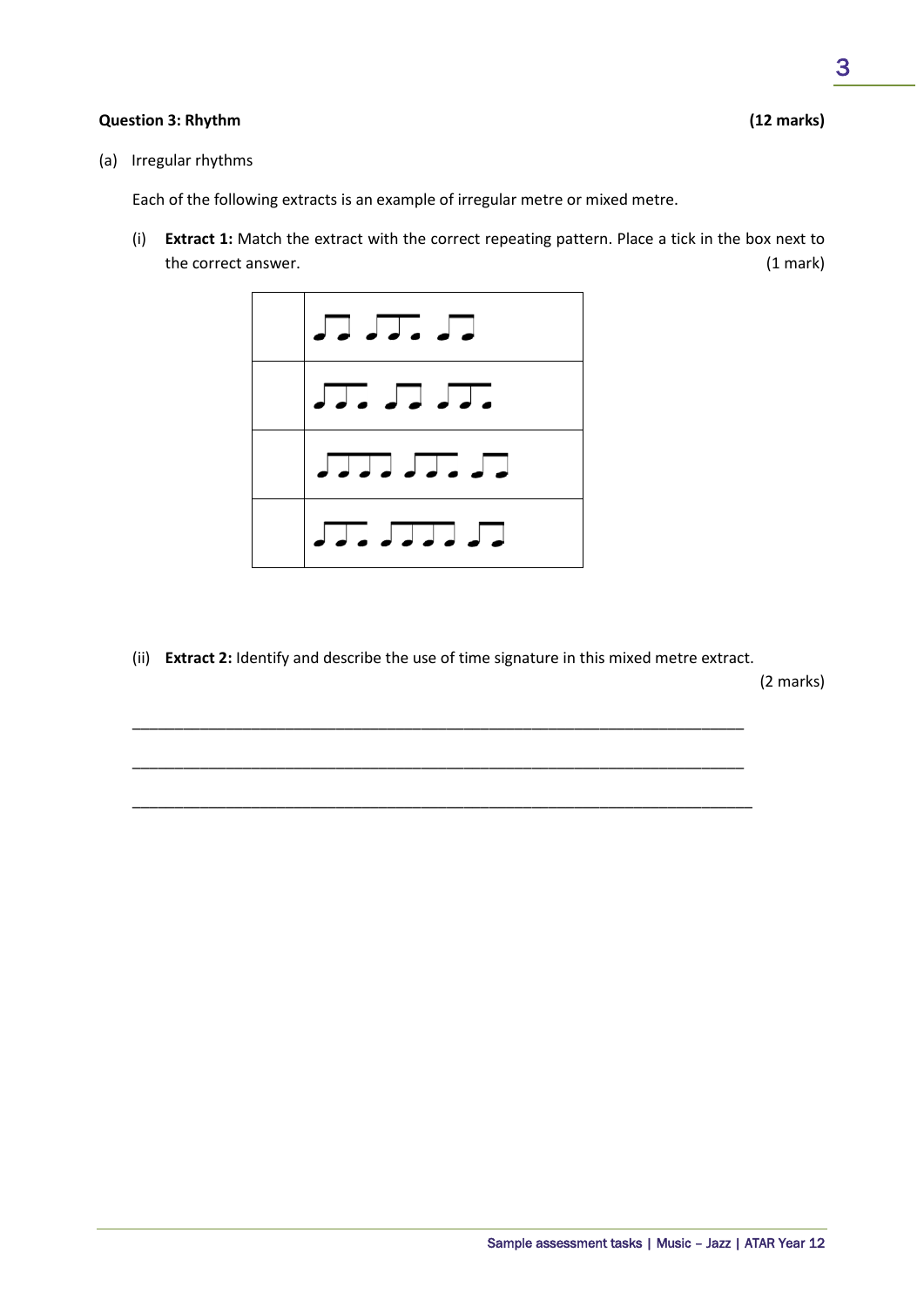#### (b) Rhythmic dictation (9 marks)

Complete the following eight bar rhythmic dictation, adding rests and rhythm to the given pitches. The dictation will be played as follows, with a 30 second pause between each playing:

- the complete excerpt
- the first phrase of the excerpt played twice
- the second phrase of the excerpt played twice
- the complete excerpt played again.

Prior to the commencement of this excerpt, one bar containing the tonic triad will be played and a second bar with three beats will be heard.



#### **Question 4: Recognition of tonality and modulation (3 marks)**

The following excerpt consists of 15 bars and contains two modulations. The first modulation [a] occurs in bars 8–9 and the second modulation [b] occurs in bars 10–11. Listen carefully to the extract and select from the following options to describe the modulations at these points.

Name the tonality and select from the following modulations:

- to the relative major
- to the relative minor
- to the dominant
- to the subdominant.

| Tonality:      | $(1 \text{ mark})$ |
|----------------|--------------------|
| Modulation [a] | $(1 \text{ mark})$ |
| Modulation [b] | (1 mark)           |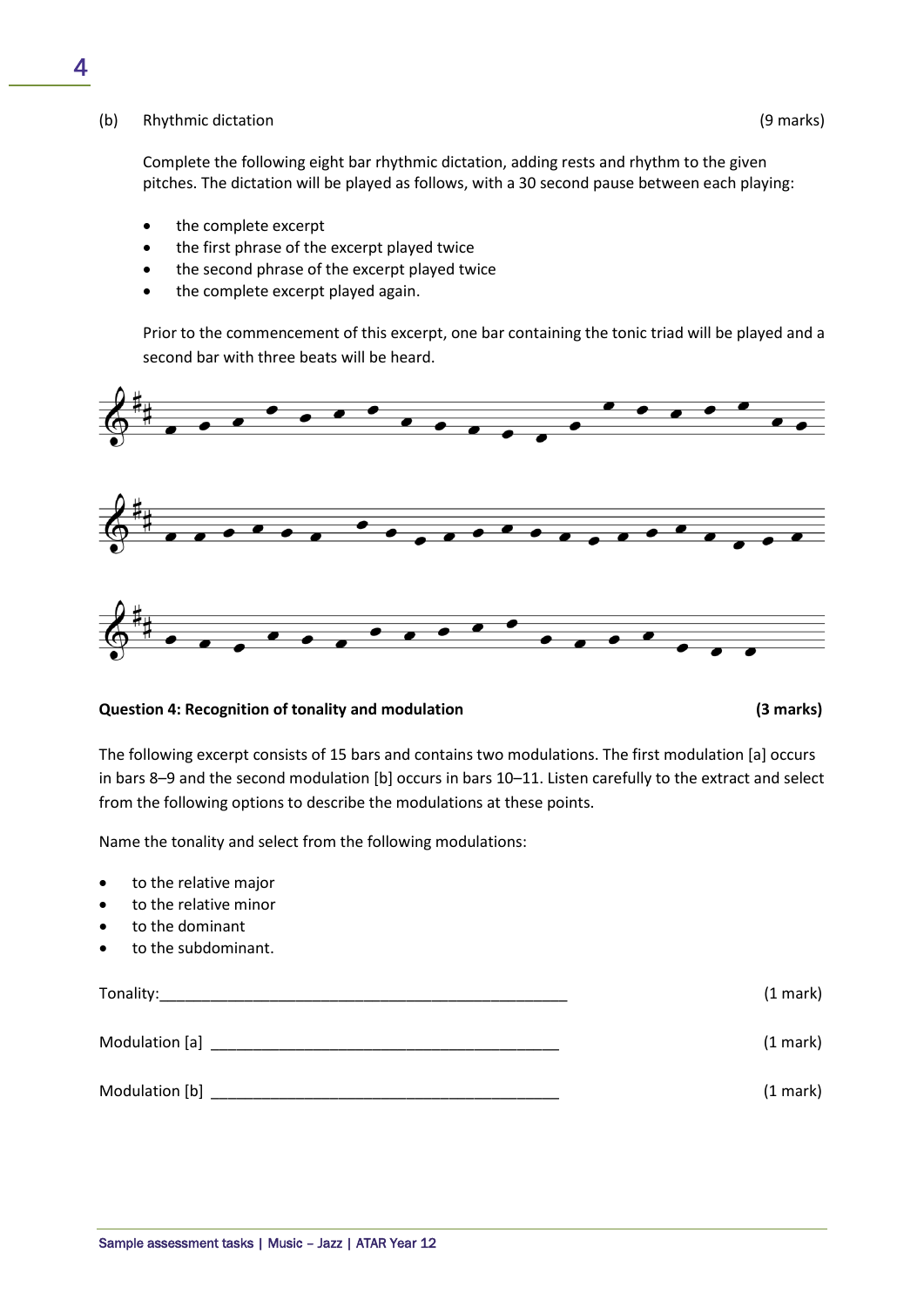#### **Question 5: Harmonic/chord progressions (8 marks)**

(a) Complete the following harmonic analysis. Identify the eight chords that are underlined using Roman numerals or chord names, indicating inversions and sevenths, if required. The rhythm of the bass line is provided below.



#### **Question 6: Cadences (4 marks)**

Identify the cadences at the end of each phrase of the following excerpt.

| 7ï    |     |
|-------|-----|
| (iii) | (iv |

#### **Question 7: Melodic dictation (9 marks)**

Complete the following melodic dictation, providing the missing pitch and rhythm. The dictation will be played as follows with a 30 second pause between each playing:

- the complete excerpt
- the first phrase of the excerpt played twice
- the second phrase of the excerpt played twice
- the complete excerpt played again.

Prior to the commencement of this excerpt, one bar containing the tonic triad will be played and a second bar with three beats will be heard.

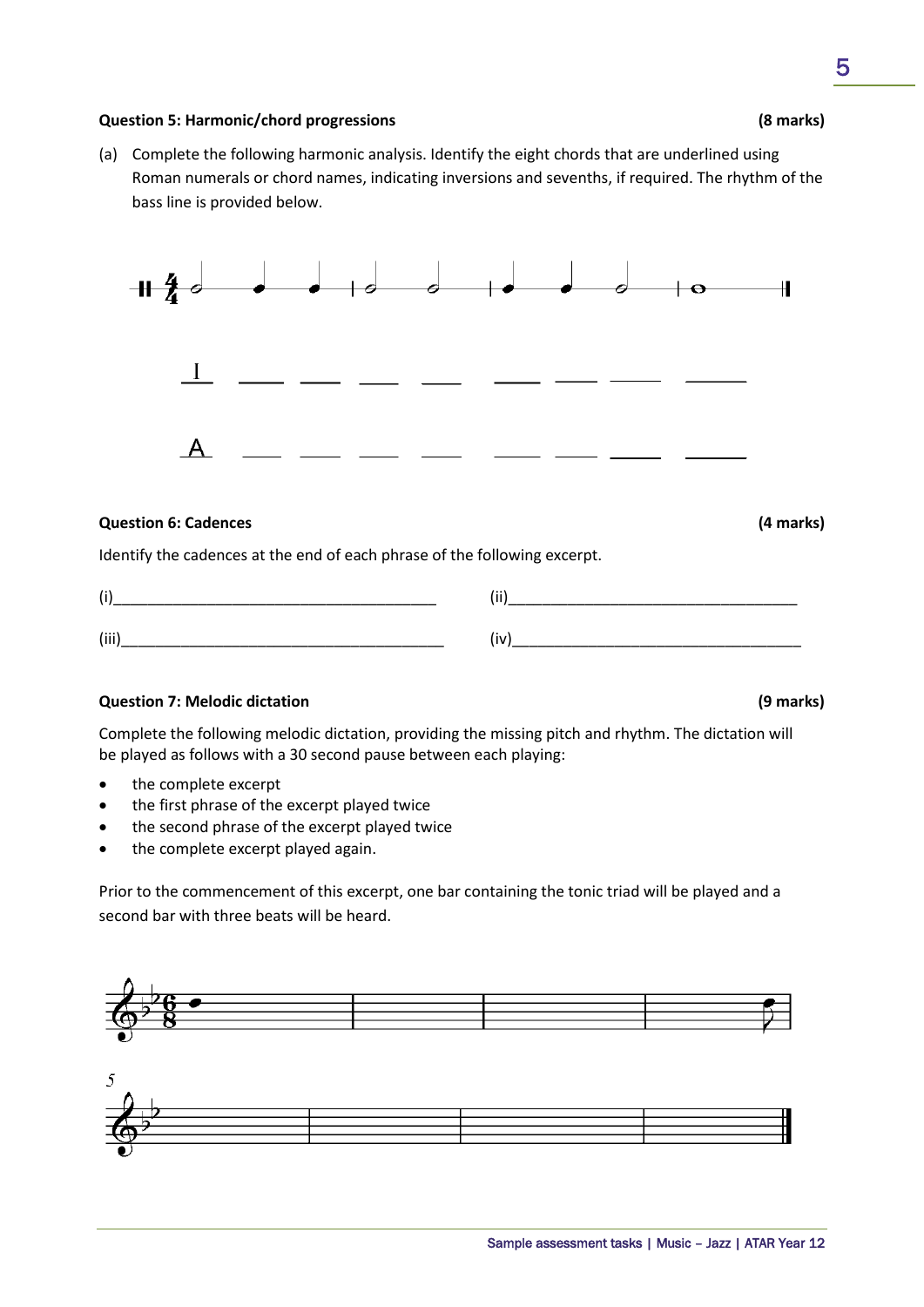#### **Question 8: Pitch and rhythm discrepancies (6 marks)**

There are **two** pitch errors and **two** rhythmic errors in the following melody. Circle each error and write the **corrections only** on the staff below.

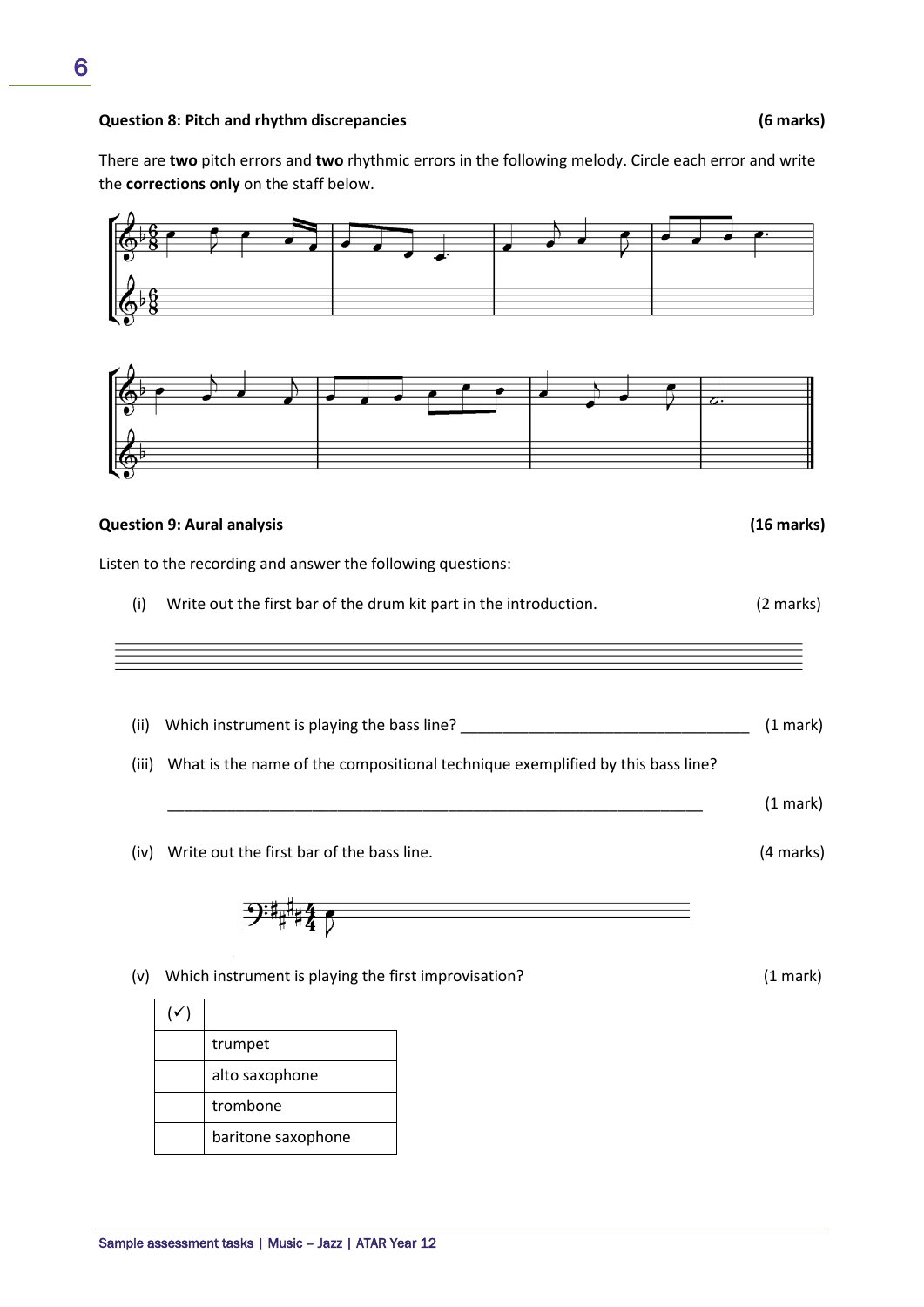$\overline{\phantom{a}}$ 

### (vi) Which instrument is playing the second improvisation? (1 mark)

| trumpet            |
|--------------------|
| alto saxophone     |
| trombone           |
| baritone saxophone |

 $\sim$ 

#### (vii) Which instrument is playing the third improvisation? (1 mark)

| trumpet            |
|--------------------|
| alto saxophone     |
| trombone           |
| baritone saxophone |

(viii) Describe the timbre of the third soloist's improvisation and state how this sound is achieved. (2 marks)

\_\_\_\_\_\_\_\_\_\_\_\_\_\_\_\_\_\_\_\_\_\_\_\_\_\_\_\_\_\_\_\_\_\_\_\_\_\_\_\_\_\_\_\_\_\_\_\_\_\_\_\_\_\_\_\_\_\_\_\_\_\_\_\_\_\_\_\_\_\_\_\_\_\_\_\_\_

\_\_\_\_\_\_\_\_\_\_\_\_\_\_\_\_\_\_\_\_\_\_\_\_\_\_\_\_\_\_\_\_\_\_\_\_\_\_\_\_\_\_\_\_\_\_\_\_\_\_\_\_\_\_\_\_\_\_\_\_\_\_\_\_\_\_\_\_\_\_\_\_\_\_\_\_\_

|     | (ix) What scale or mode is this piece of music based on? | (1 mark)  |
|-----|----------------------------------------------------------|-----------|
| (x) | Describe the form of this piece of music.                | (2 marks) |
|     |                                                          |           |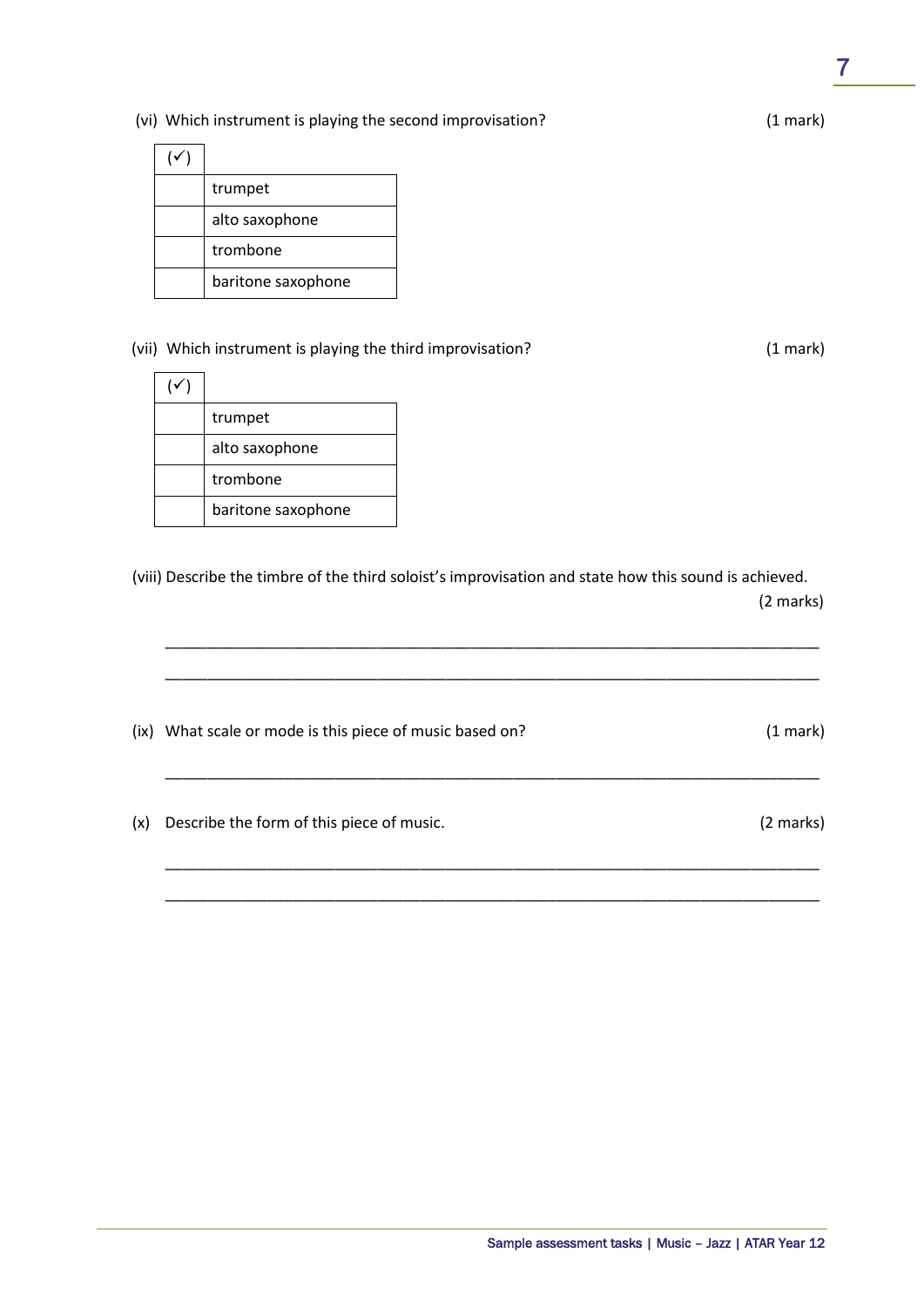## Marking key for sample assessment task 12 – Unit 4

| Name: |  |
|-------|--|
|       |  |

#### **Question 1: Interval recognition (9 marks)**

(a) Melodic intervals



| <b>Description</b>                    | <b>Mark</b> |
|---------------------------------------|-------------|
| minor 7 <sup>th</sup><br>(i)          |             |
| (ii) minor $2^{nd}$                   |             |
| (iii) minor $6^{\text{th}}$           |             |
| (iv) minor $2^{nd}$                   |             |
| 1 mark for each pair of correct notes | $1 - 4$     |
| <b>Total</b>                          |             |

#### (b) Harmonic intervals

| <b>Description</b>                                   | <b>Mark</b> |
|------------------------------------------------------|-------------|
| (i) Diminished $5^{th}/$ Augmented $4^{th}/$ Tritone |             |
| <b>Total</b>                                         |             |

#### **Question 2: Scale recognition (3 marks)**

(a) Scale

| <b>Description</b>    | <b>Mark</b> |
|-----------------------|-------------|
| (i)<br><b>Blues</b>   |             |
| (ii)<br>melodic minor |             |
| <b>Total</b>          |             |

#### (b) Mode

| <b>Description</b> | <b>Mark</b> |
|--------------------|-------------|
| dorian mode        |             |
| Total              |             |

Sample assessment tasks | Music – Jazz | ATAR Year 12

**Name:**\_\_\_\_\_\_\_\_\_\_\_\_\_\_\_\_\_\_\_\_\_\_\_\_\_\_\_\_\_\_\_\_\_\_\_\_\_ **(70 marks)**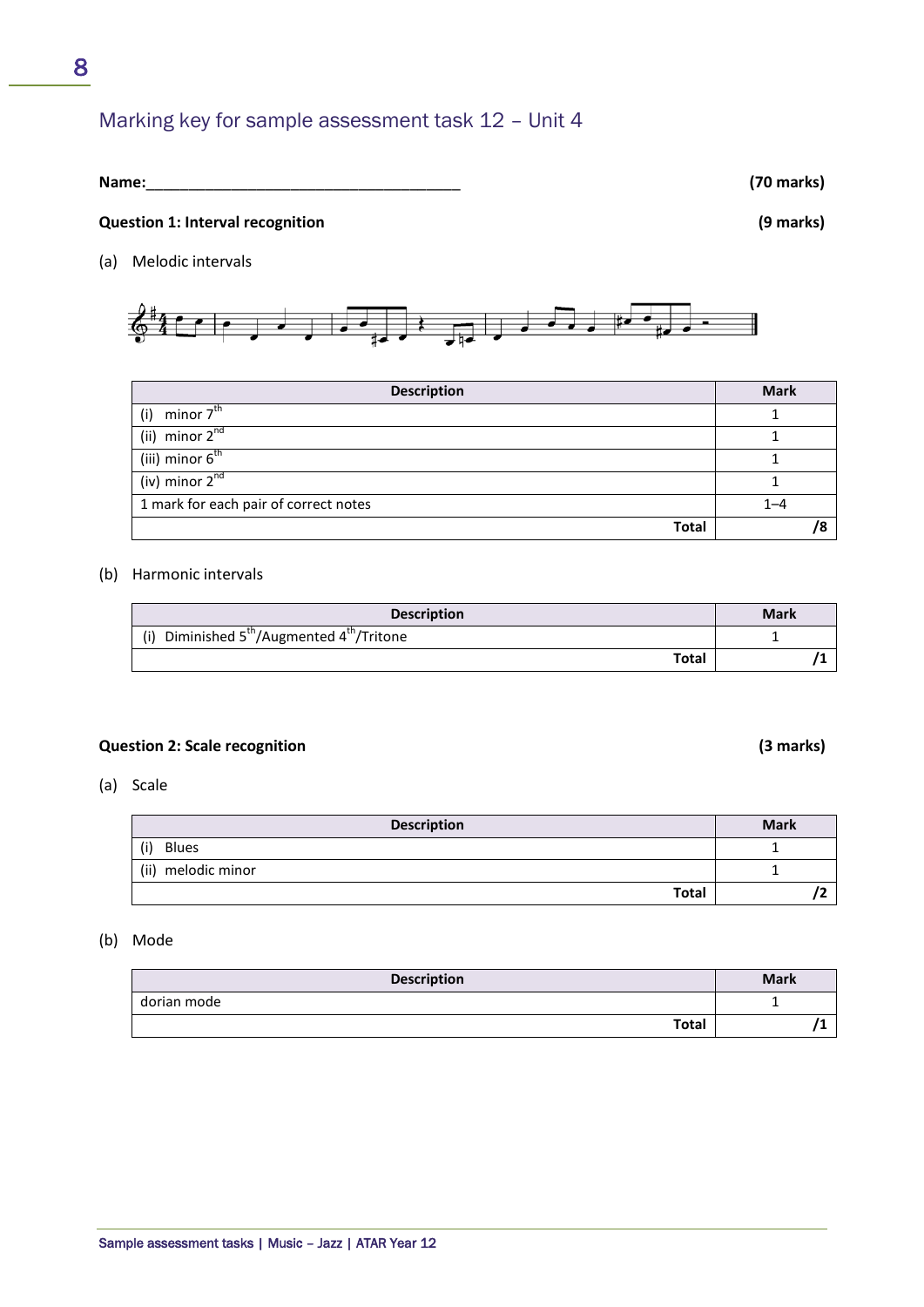## **Question 3: Rhythm (12 marks)**

(a) Irregular rhythms

[Use a recording of Sting's *Mercury falling* ('I hung my head', 0.00–0.21)]

(i) **Extract 1:** Match the extract with the correct repeating pattern. Place a tick in the box next to the correct answer. (1 mark)



(ii) **Extract 2:** Identify and describe the use of time signature in this mixed metre extract.

(2 marks)

[Use a recording of Bernstein's *West Side Story* ('America', 3:05–3:41)]

This extract alternates between two time signatures:  $\begin{matrix} 6 \\ 8 \end{matrix}$  and  $\begin{matrix} 3 \\ 4 \end{matrix}$ .



(b) Rhythmic dictation (9 marks)





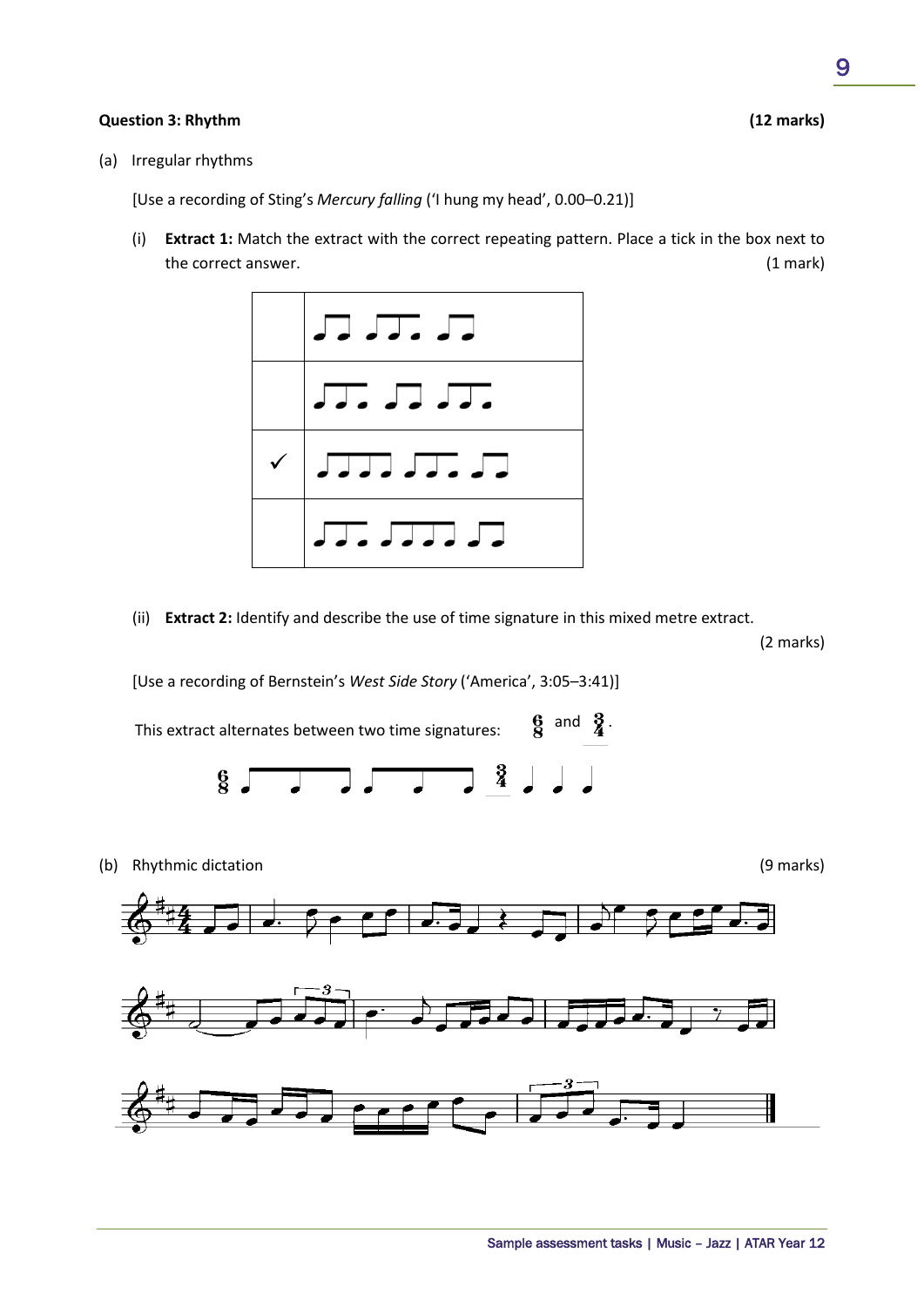- *1 mark for each correct beat (33 notes); divide the total by three for a mark out of 11*
- *3 marks for 8–9 correct barlines, 2 marks for 6–7 correct barlines, 1 mark for 4–5 correct barlines, 0 marks for three or less correct barlines (3 marks)*
- *2 marks for all beats correctly grouped, 1 mark for 1–2 rhythmic grouping errors, 0 marks for three or more errors in rhythmic grouping (2 marks)*
- *1 mark for each correct triplet (2 marks)*
- *total mark out of 18, divide by two for a mark out of nine*

#### **Question 4: Recognition of tonality and modulation (3 marks)**

#### **Question 5: Harmonic/chord progressions (8 marks)**

 $\frac{\textcolor{red}{\bullet}}{\textcolor{red}{\bullet}}$ 

(1 mark per chord: chord quality and position must be correct)

#### **Question 6: Cadences (4 marks)**

(i) Imperfect (ii) Plagal (iii) Interrupted (iv) Perfect

(1 mark for each correct cadence)

| Sample assessment tasks   Music - Jazz   ATAR Year 12 |  |
|-------------------------------------------------------|--|
|                                                       |  |

| <b>Description</b>                    | <b>Mark</b> |
|---------------------------------------|-------------|
| Tonality: minor                       |             |
| Modulation [a]: to the relative major |             |
| Modulation [b]: to the dominant       |             |
| <b>Total</b>                          |             |

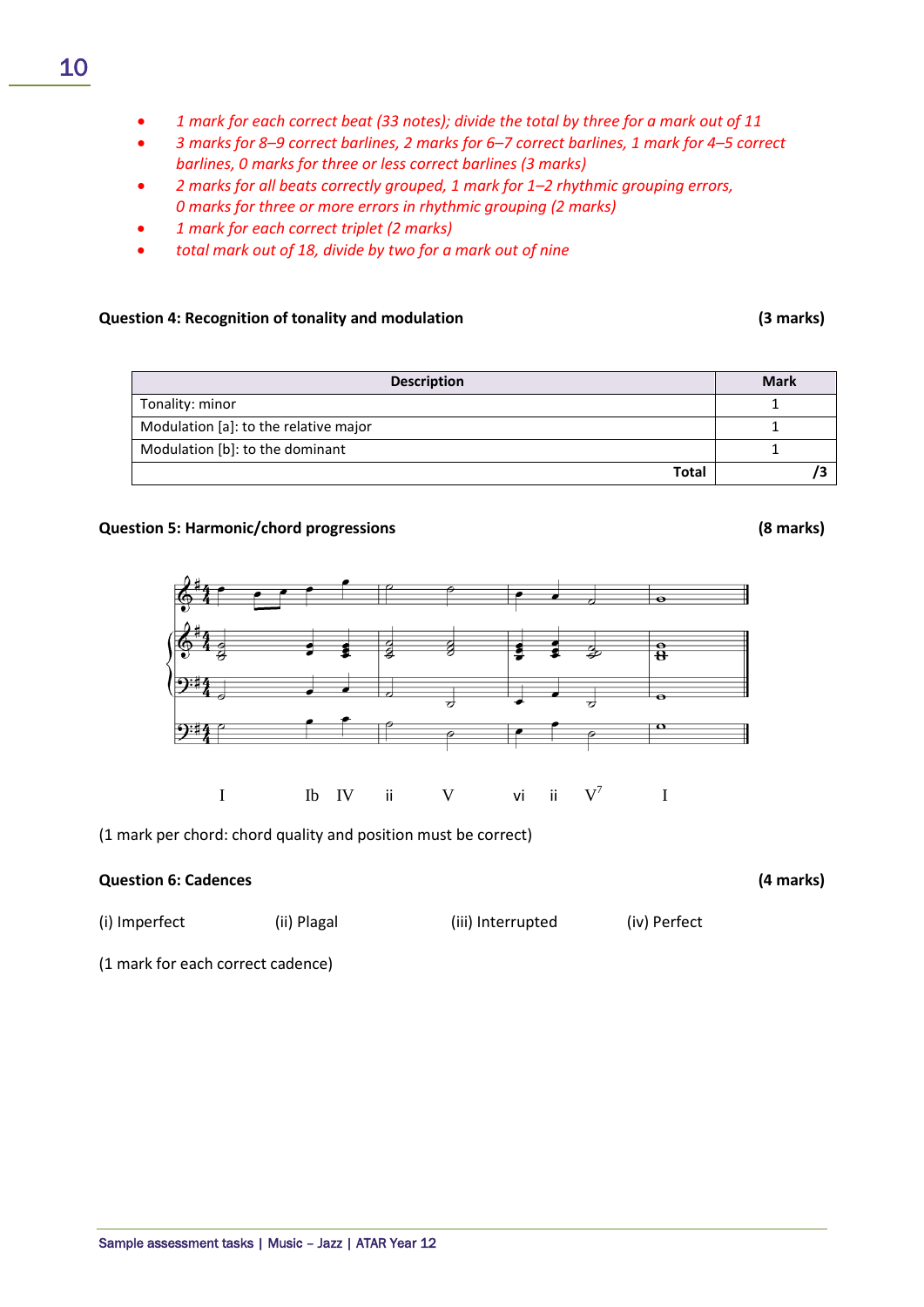**Question 7: Melodic dictation (9 marks)**



- *one mark for each correct note (33 notes). Divide the total by three for a mark out of 11*
- *one mark for each correct rhythm (32 notes). Divide the total by eight for a mark out of four*
- *one mark for each correct accidental, for a mark out of three*
- *total mark out of 18, divide by two for a mark out of nine*

### **Question 8: Pitch and rhythm discrepancies (6 marks)**



| <b>Description</b>                         | <b>Mark</b> |
|--------------------------------------------|-------------|
| 1 mark for each correction                 |             |
| 2 marks for correctly circling four errors |             |
| 1 mark for correctly circling 2–3 errors   |             |
| 0 marks for circling 0–1 errors            | 0           |
| Total                                      |             |

11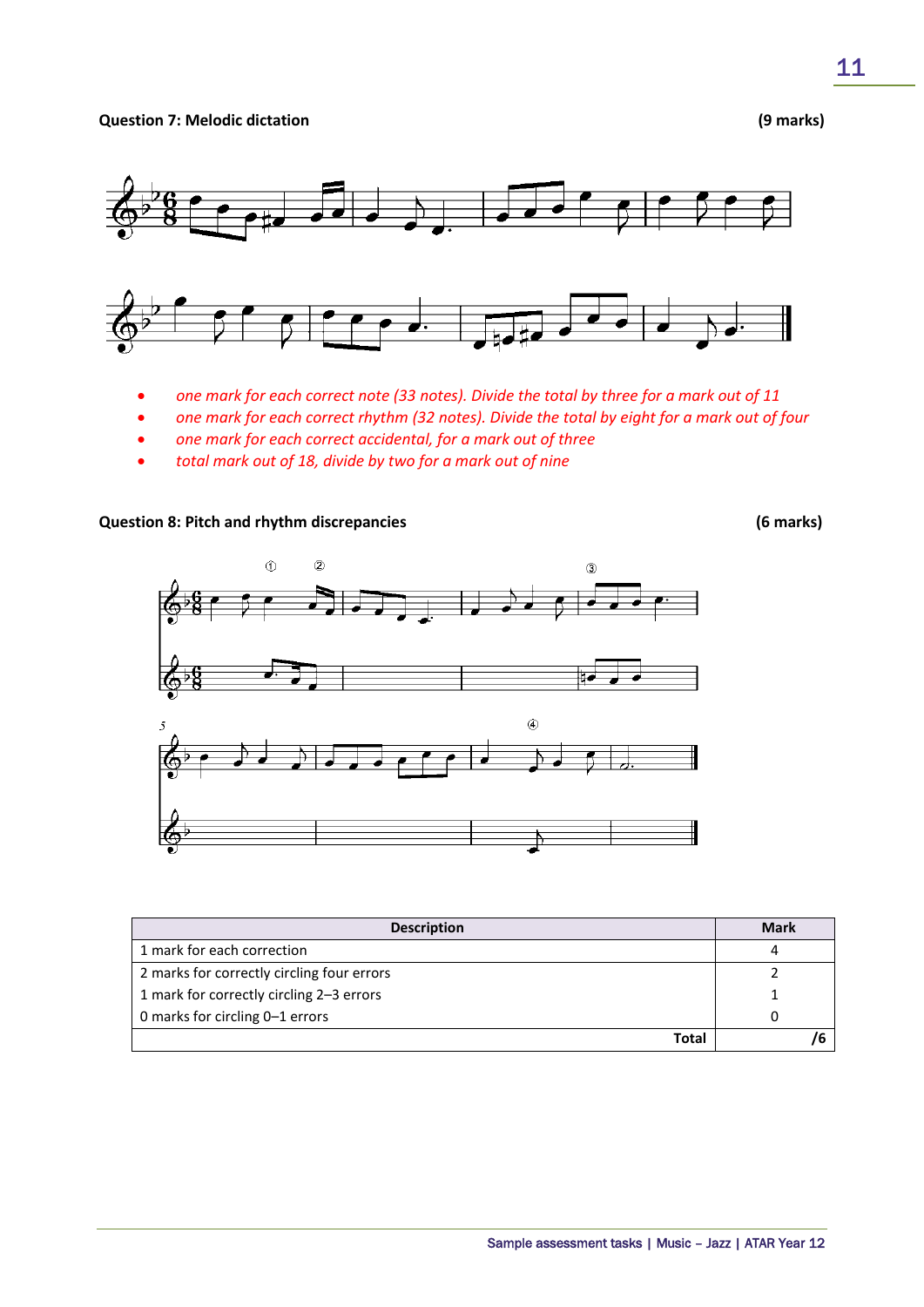## **Question 9: Aural analysis (16 marks)**

(use a recording of the Blues Brothers' version of Henry Mancini's *Peter Gunn* theme)

|        | <b>Description</b>                                                                        | <b>Mark</b> |
|--------|-------------------------------------------------------------------------------------------|-------------|
| (i)    | see score excerpt below                                                                   | 2           |
| (ii)   | bass guitar                                                                               |             |
| (iii)  | ostinato                                                                                  | 1           |
| (iv)   | 1 mark per beat, both notes to be correct                                                 | $1 - 4$     |
| (v)    | alto saxophone                                                                            |             |
| (vi)   | trombone                                                                                  |             |
| (vii)  | trumpet                                                                                   |             |
| (viii) | provides an appropriate description of the sound quality/timbre                           |             |
|        | provides a clear and accurate explanation of how it has been achieved                     |             |
| (ix)   | accept Blues scale or mixolydian mode                                                     |             |
| (x)    | verse form $-$ all instruments playing the main theme at start, then various combinations | 2           |
|        | improvising. 16-bar verses. Accept any reasonable answer                                  |             |
|        | Total                                                                                     | /16         |

(i)



(iv) [For copyright reasons, the bass riff from the *Peter Gunn theme* cannot be reproduced in this document.]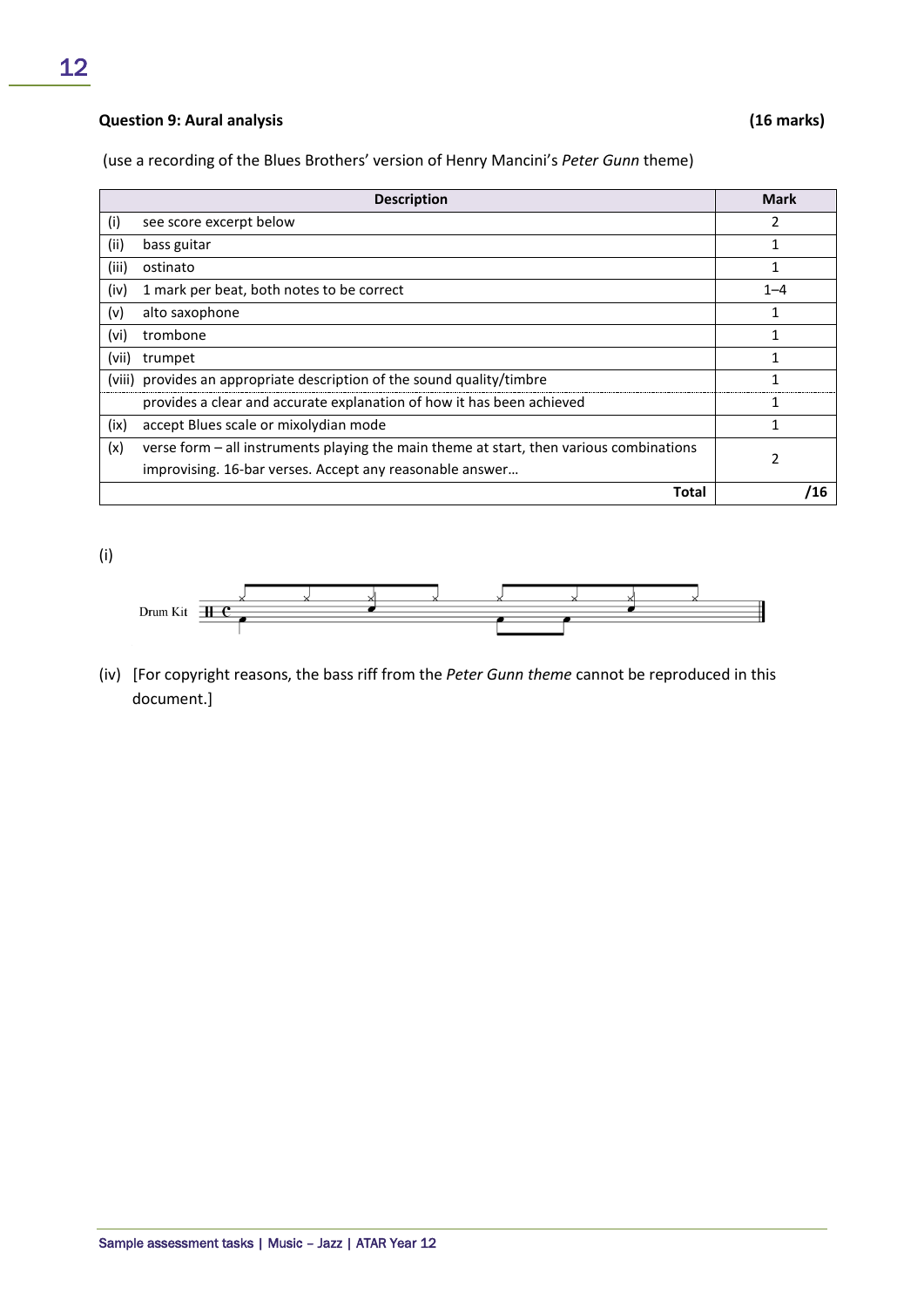## Sample assessment task

Music – Jazz

Task 11 – Unit 4

#### **Assessment type: Theory and composition**

The paper will consist of three parts and will cover the following concepts:

- chord writing, transposition and score analysis
- melody writing
- lead sheet arrangement.

#### **Conditions**

Time for the task: 90 minutes Formal in-class assessment, Week 13

#### **Task weighting**

4% of the school mark for this pair of units

| Name: | $(60$ marks $)$ |
|-------|-----------------|
|       |                 |

\_\_\_\_\_\_\_\_\_\_\_\_\_\_\_\_\_\_\_\_\_\_\_\_\_\_\_\_\_\_\_\_\_\_\_\_\_\_\_\_\_\_\_\_\_\_\_\_\_\_\_\_\_\_\_\_\_\_\_\_\_\_\_\_\_\_\_\_\_\_\_\_\_\_\_\_\_\_\_\_\_\_\_\_\_\_\_\_\_\_\_\_\_\_\_\_\_\_\_\_\_\_\_\_

#### **Question 1: Chords and chord progressions (10 marks)**

(a) Build the following chords in root position. Do not use a key signature. (4 marks)

 $Bb+7$ 

 $A^{\Delta 7}$ 



 $G<sup>07</sup>$ 

 $Eb-7$ 

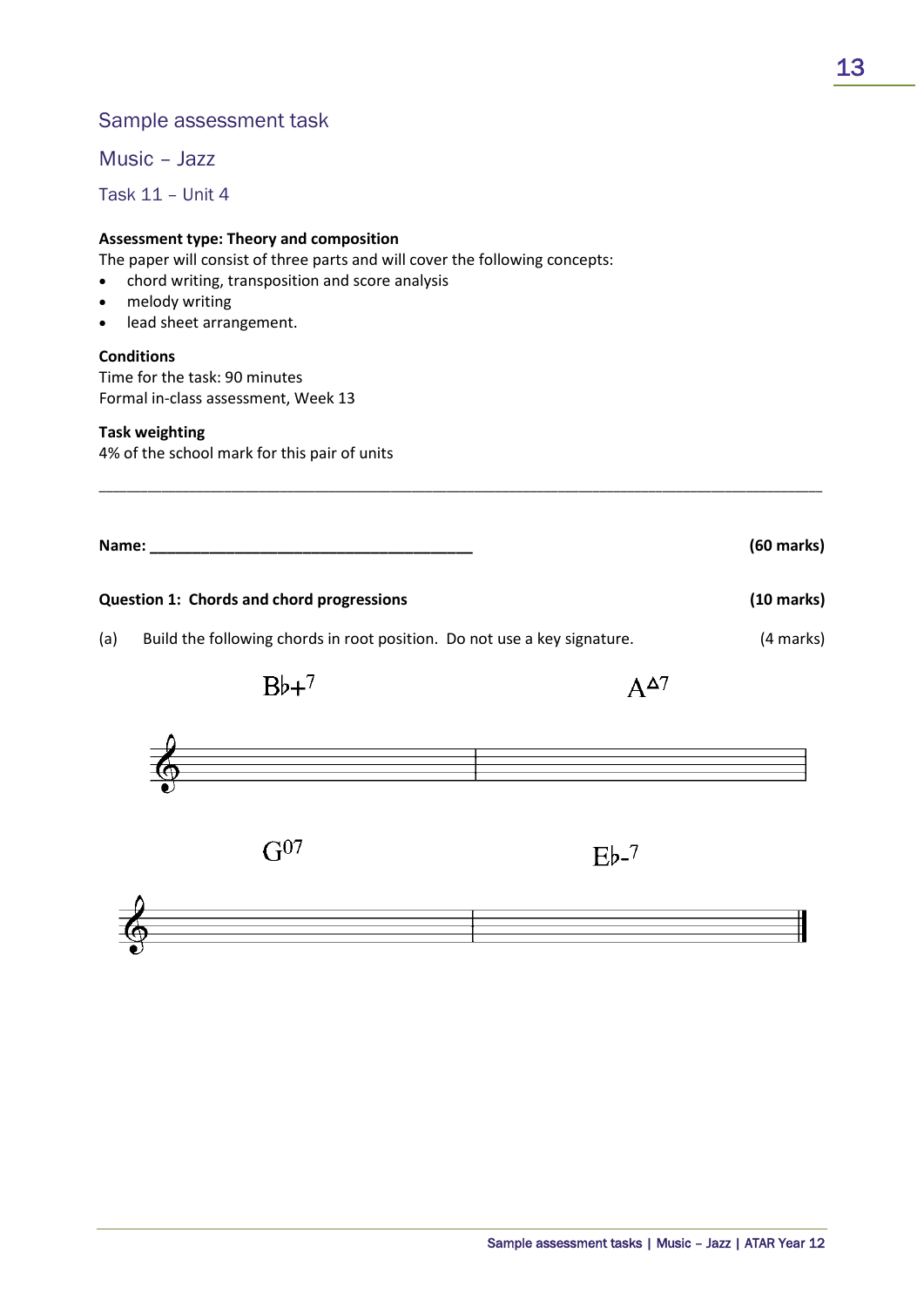(b) A basic Jazz blues in B flat is written below. In bars 4, 8, 11 and 12, write the chord symbols above the stave to make the chord progression more interesting. Use three possible variations or expansions. (6 marks)



#### **Question 2: Score analysis (11 marks)**

#### (a) Examine the extract and answer the questions below.

[For copyright reasons, the score extract for this question cannot be provided. The extract is taken from a transcription of Wynton Kelly's piano solo from Miles Davis's *Kind of Blue* (1951), bars 1–24]

- (i) Transpose the first two bars of Wynton Kelly's piano solo for an E flat Alto Saxophone to sound at the given pitch. The state of the state of the state of the state of the state of the state of the state of the state of the state of the state of the state of the state of the state of the state of the state of t
- (ii) Circle two examples of where target note surrounding techniques are used in this solo.

(2 marks)

#### (b) Examine the extract and answer the questions below.

[For copyright reasons, the score extract for this question cannot be provided. The extract is taken from an arrangement of Miles Davis's *Freddie Freeloader* (1959), bars 1–12]

(i) The chords used in the last four bars are written below. Write the chord symbols in **correct order** in the space provided below the given score excerpt. (3 marks)

E♭7 – A♭7 – E7 – F7

(ii) Analyse the written bass line and name the common chord progression that this excerpt is based on. (1 mark)

\_\_\_\_\_\_\_\_\_\_\_\_\_\_\_\_\_\_\_\_\_\_\_\_\_\_\_\_\_\_\_\_\_\_\_\_\_\_\_\_\_\_\_\_\_\_\_\_\_\_\_\_\_\_\_\_\_\_\_\_\_\_\_\_\_\_\_\_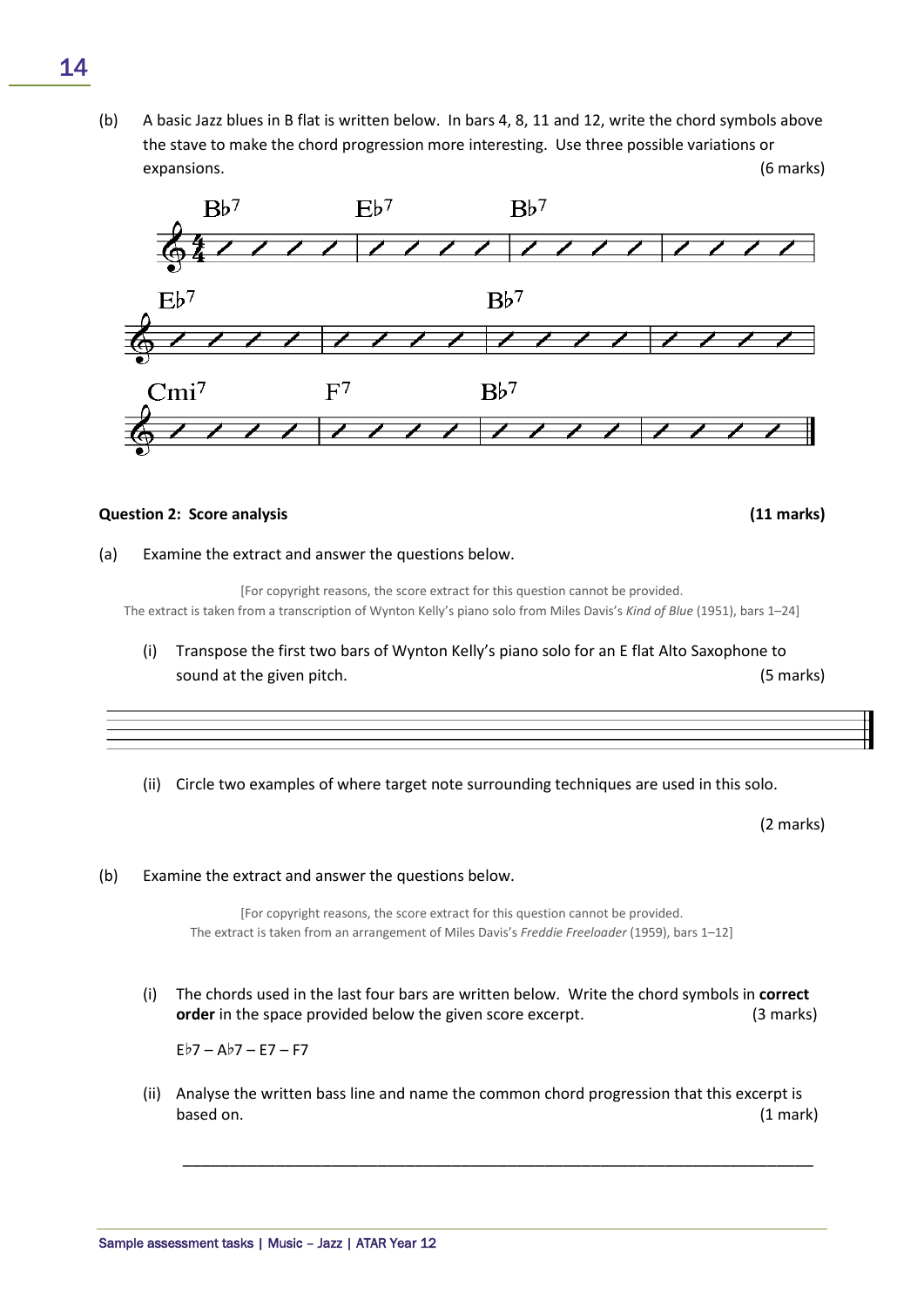#### **Question 3: Melody writing (19 marks)**

Compose an eight bar melody for the following chord progression for an instrument of your choice. The following points must be incorporated into your composition.

| (a) | syncopation and a range of note values and swing rhythms                         | (5 marks) |
|-----|----------------------------------------------------------------------------------|-----------|
| (b) | effective melodic contour that demonstrates a clear relationship with the chords | (3 marks) |
| (c) | guide tones                                                                      | (2 marks) |
| (d) | surrounding techniques                                                           | (4 marks) |
| (e) | dynamics, articulation and expressive devices                                    | (3 marks) |
| (f) | neat, correctly notated note and rhythmic values, clef and musical signs.        | (2 marks) |

Ami<sup>7</sup>  $Bb^7$  $F^{\Delta 7}$  $Eb^7$ 



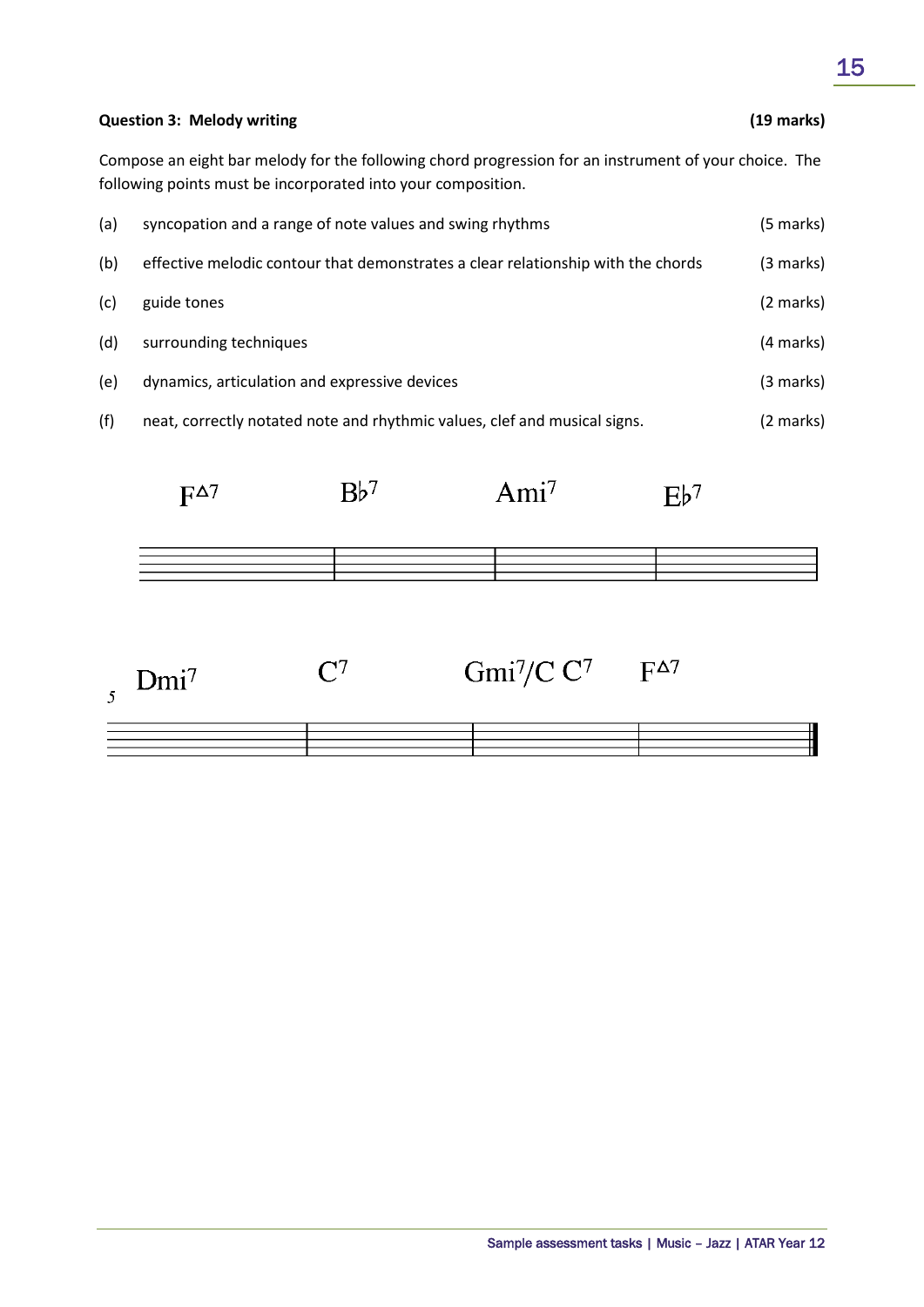#### **Question 4: Lead sheet arrangement (20 marks)**

Arrange the following lead sheet melody for a small ensemble consisting of the following instruments:

- alto saxophone
- trumpet
- trombone
- piano
- double bass
- drums.

Your arrangement must include the following:

- (i) one instrument playing the melody
- (ii) at least two instruments playing a backing riff
- (iii) appropriate rhythm section style and comping/bass patterns
- (iv) at least one transposing instrument
- (v) appropriate dynamics, articulation and expressive devices
- (vi) correct clef, notation and transposition for all instruments.

You will be marked according to the following criteria:

| (i)   | correct clef, notation, range and transposition for all instruments                    | (4 marks)   |
|-------|----------------------------------------------------------------------------------------|-------------|
| (ii)  | use of instruments as required in the question (one instrument playing the melody, one |             |
|       | transposing instrument and at least two instruments playing a riff)                    | $(3$ marks) |
| (iii) | appropriate use of backing riff                                                        | (4 marks)   |
| (iv)  | appropriate rhythm section style and comping/bass patterns                             | (6 marks)   |
| (v)   | appropriate dynamics, articulation and expressive devices.                             | (3 marks)   |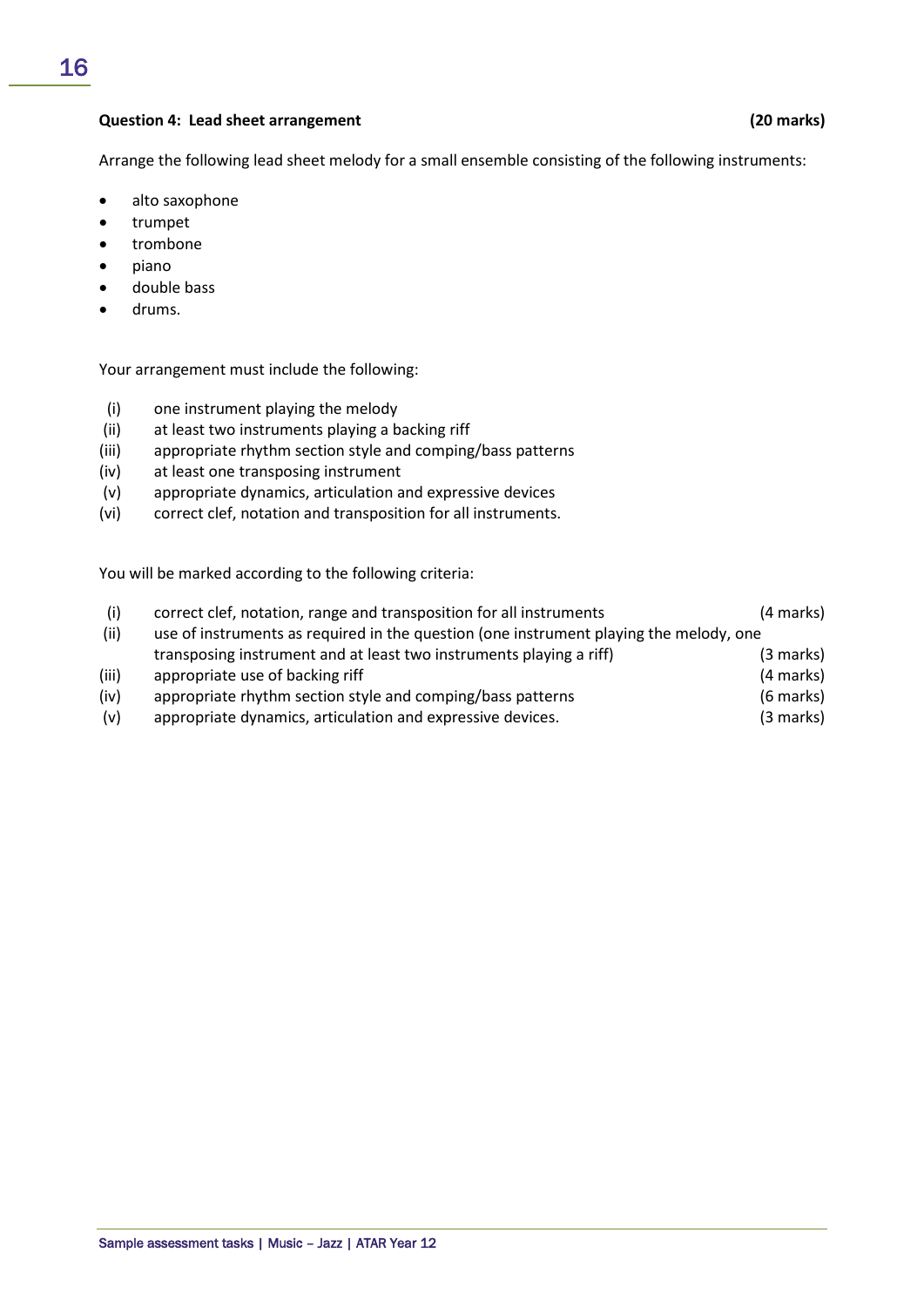

17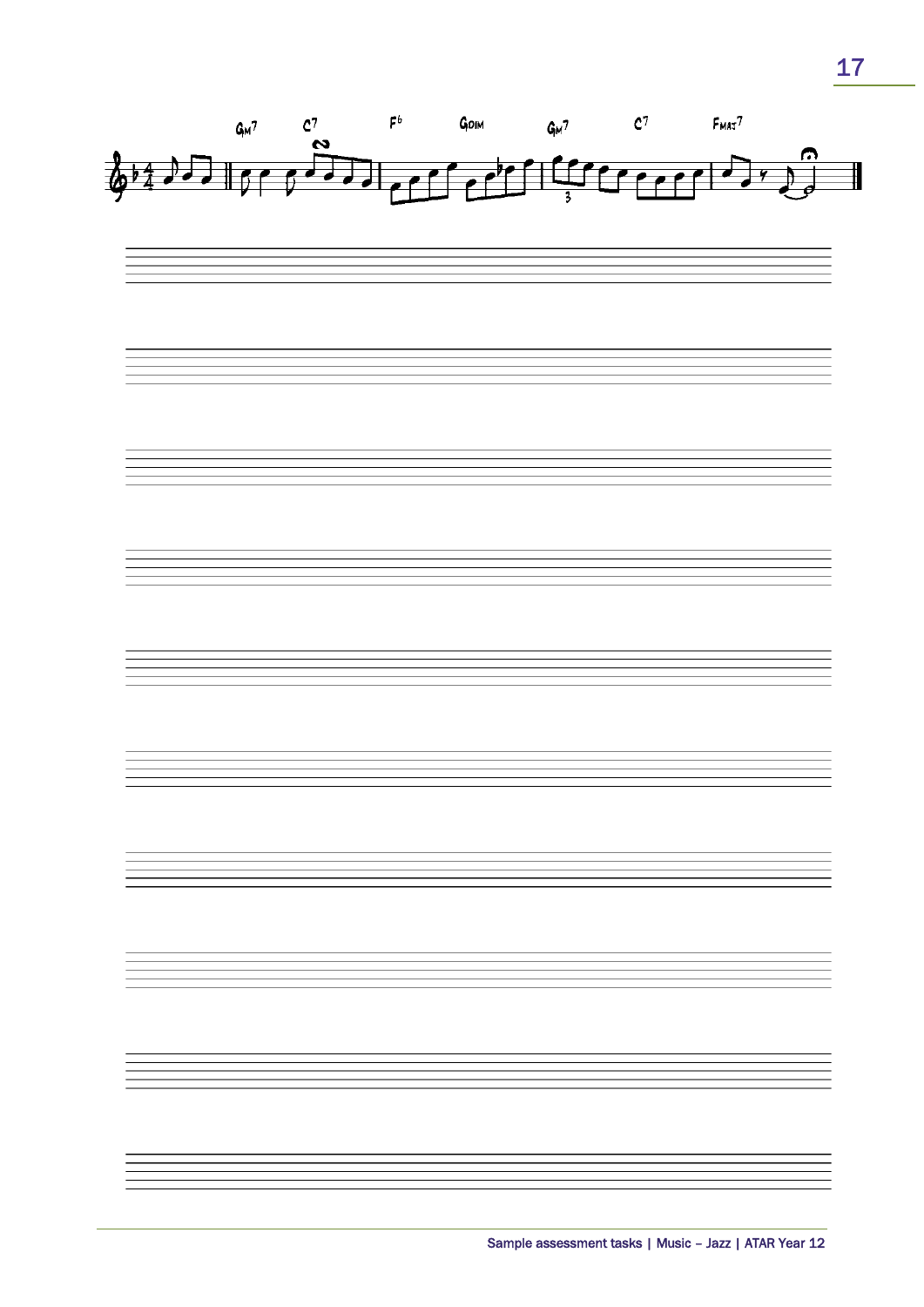#### **The following staves are for working only and will not be marked**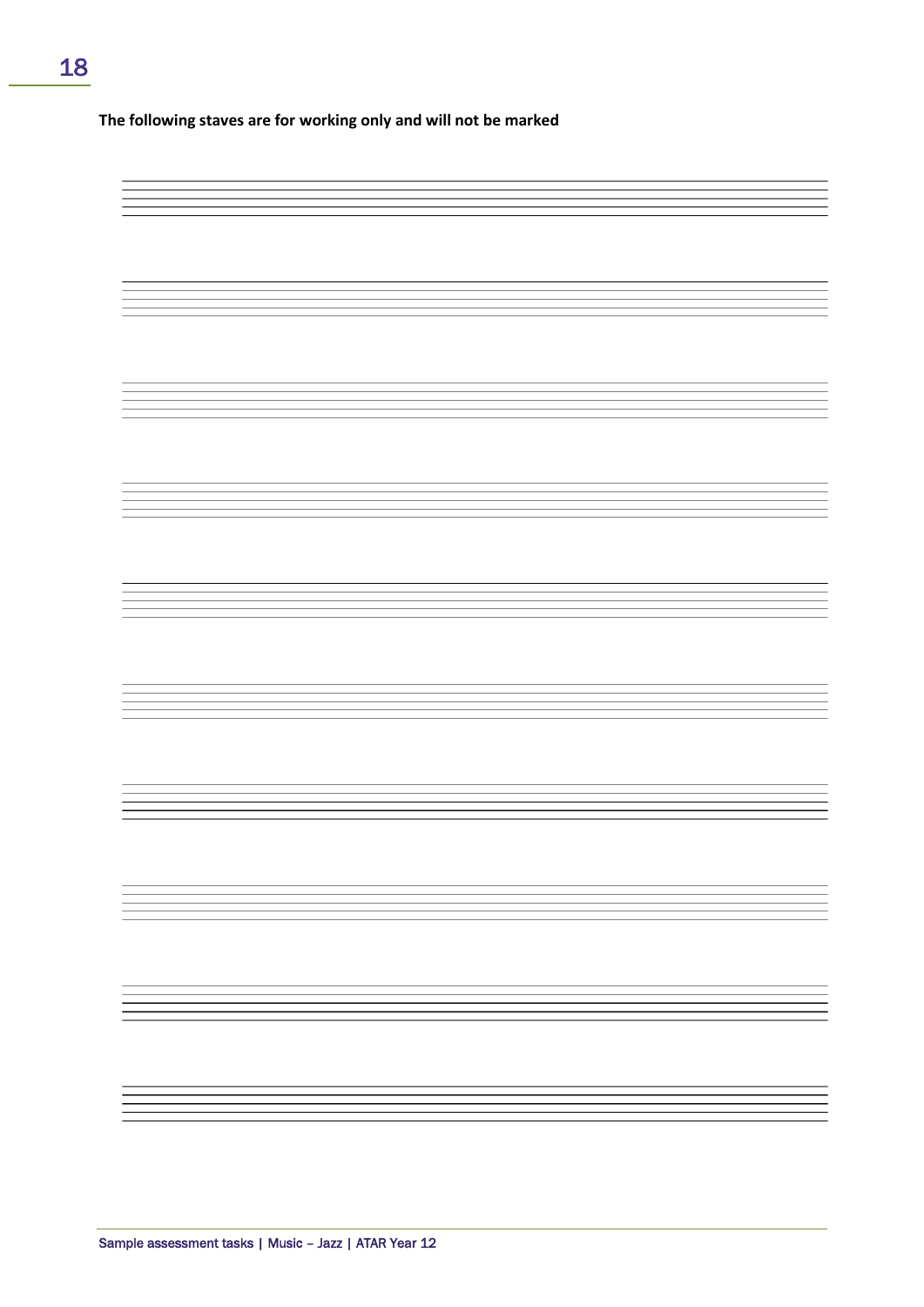## Marking key for sample assessment task 11 – Unit 4

 $Bb+7$ 

#### **Question 1: Chords and chord progressions (10 marks)**





 $A^{\Delta 7}$ 

 $Eb-7$ 





| <b>Description</b>                   | <b>Mark</b> |
|--------------------------------------|-------------|
| 1 mark per correct chord (see above) | д           |
| <b>Total</b>                         | 7           |

(b)



| <b>Description</b>                                                                                                                                      | <b>Mark</b> |
|---------------------------------------------------------------------------------------------------------------------------------------------------------|-------------|
| Two marks for an appropriate approach to the chord in bar $5 - Fmi^7$ to $Bb^7$ . Also accept tritone                                                   | $1 - 2$     |
| substitutions or other logical approaches such as, $F^7$ Gmi <sup>7</sup> Abo <sup>7</sup> F <sup>7</sup> /A or Bmi <sup>7</sup> to E <sup>7</sup> etc. |             |
| Two marks for an appropriate approach to the chord in bar $9 - Dmi^7$ to $G^7$ . Also accept tritone                                                    |             |
| substitutions or other logical approaches such as, $Bb^7A^7A^3A^7G^7$ or $Abm^7B^7$ or Dmi <sup>7</sup> G7 Dbmi <sup>7</sup>                            | $1 - 2$     |
| $\mathsf{Gb}^7$ etc.                                                                                                                                    |             |
| Two marks for an appropriate approach to the top of the next chorus $-G7$ Cmi <sup>7</sup> to F <sup>7</sup> . Also accept                              |             |
| tritone substitutions or other logical approaches such as; $Bb^7Bb^7/DE^7E^{07}Bb/F^7$ or $Bb^7Db^7$                                                    | $1 - 2$     |
| $G$ <sub>b</sub> ma <sup>7</sup> B <sup>7</sup> etc.                                                                                                    |             |
| <b>Total</b>                                                                                                                                            |             |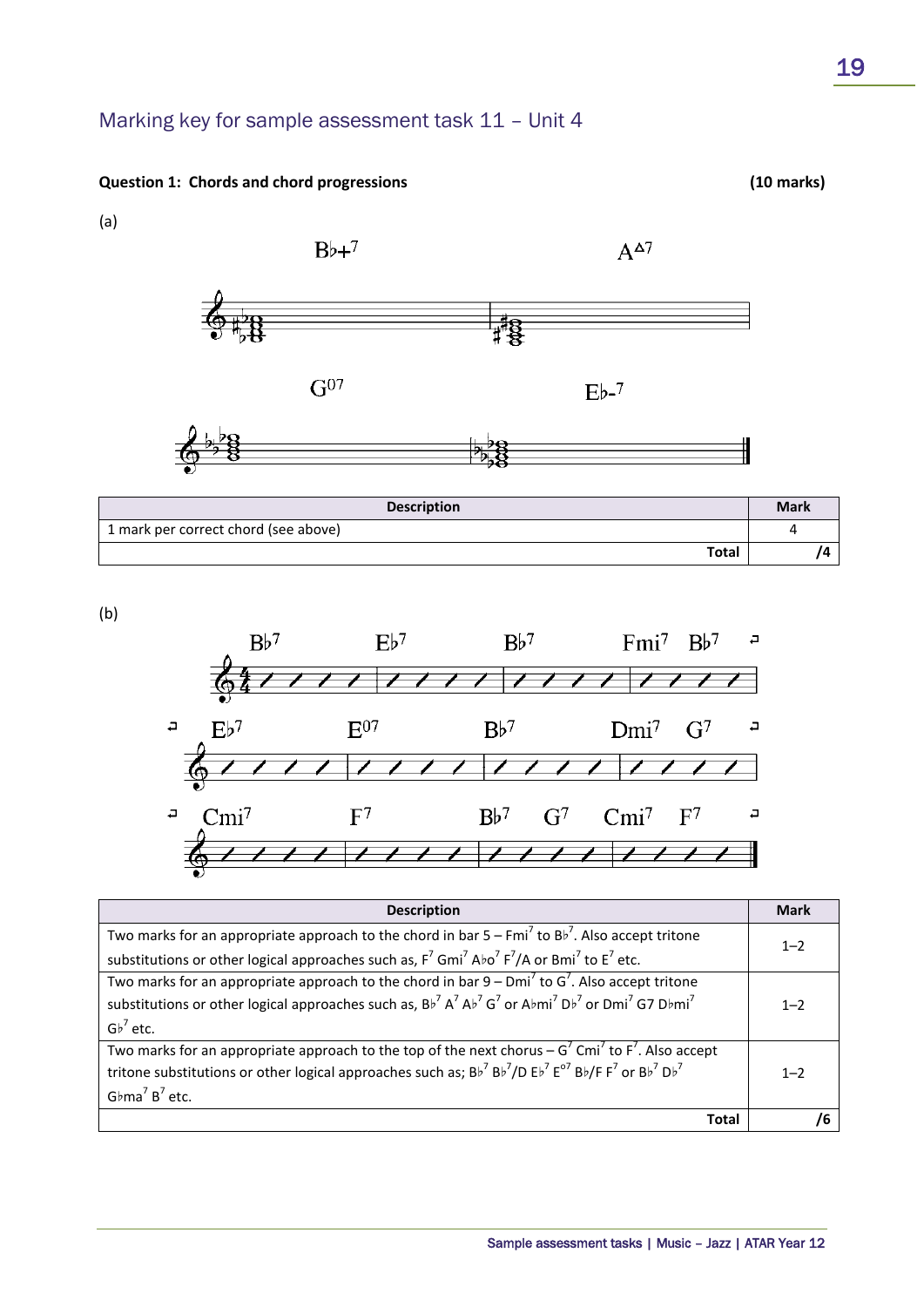## (a)(i)

| <b>Description</b>                     | Mark |
|----------------------------------------|------|
| 1 mark for the correct key signature   |      |
| 2 marks for all notes correct in bar 1 | ī —  |
| 2 marks for all notes correct in bar 2 | ı —  |
| Total                                  |      |

[For copyright reasons, the score extract for this question cannot be provided. The extract is taken from a transcription of Wynton Kelly's piano solo from Miles Davis's Kind of Blue (1951), bars 1–2. The answer will need to include a key signature of G Major, with the first note being a D quaver after a quaver rest, and the final note in bar 2, a crotchet on G.]

#### (ii)

| <b>Description</b>                                                                                 | <b>Mark</b> |
|----------------------------------------------------------------------------------------------------|-------------|
| Target note surrounding techniques: Bar one leading to beat 3, bar seven leading to beat 3, bar 16 |             |
| beat 3 leading to beat one of bar 17, bar 19 leading to beat 3, bar 19 beat 4 leading to beat 1 of | $1 - 2$     |
| bar 20 (1 mark for each correct example)                                                           |             |
| Total                                                                                              |             |

#### (b)(i)

| <b>Description</b>                                                                  | <b>Mark</b> |
|-------------------------------------------------------------------------------------|-------------|
| 1 mark for each chord                                                               |             |
| Harmonic analysis $-F^7 - Eb^7 - Ab^7$                                              | $1 - 3$     |
| Or: Accept with $E^7$ passing chord; $F^7$ -( $E^7$ passing chord)- $Eb^7$ -A $b^7$ |             |
| <b>Total</b>                                                                        |             |

#### (ii)

| <b>Description</b> | <b>Mark</b> |
|--------------------|-------------|
| 12 bar blues       |             |
| <b>Total</b>       |             |

[For copyright reasons, the score extract for this question cannot be provided. The extract is taken from an arrangement of Miles Davis's Freddie Freeloader (1959), bars 1–12]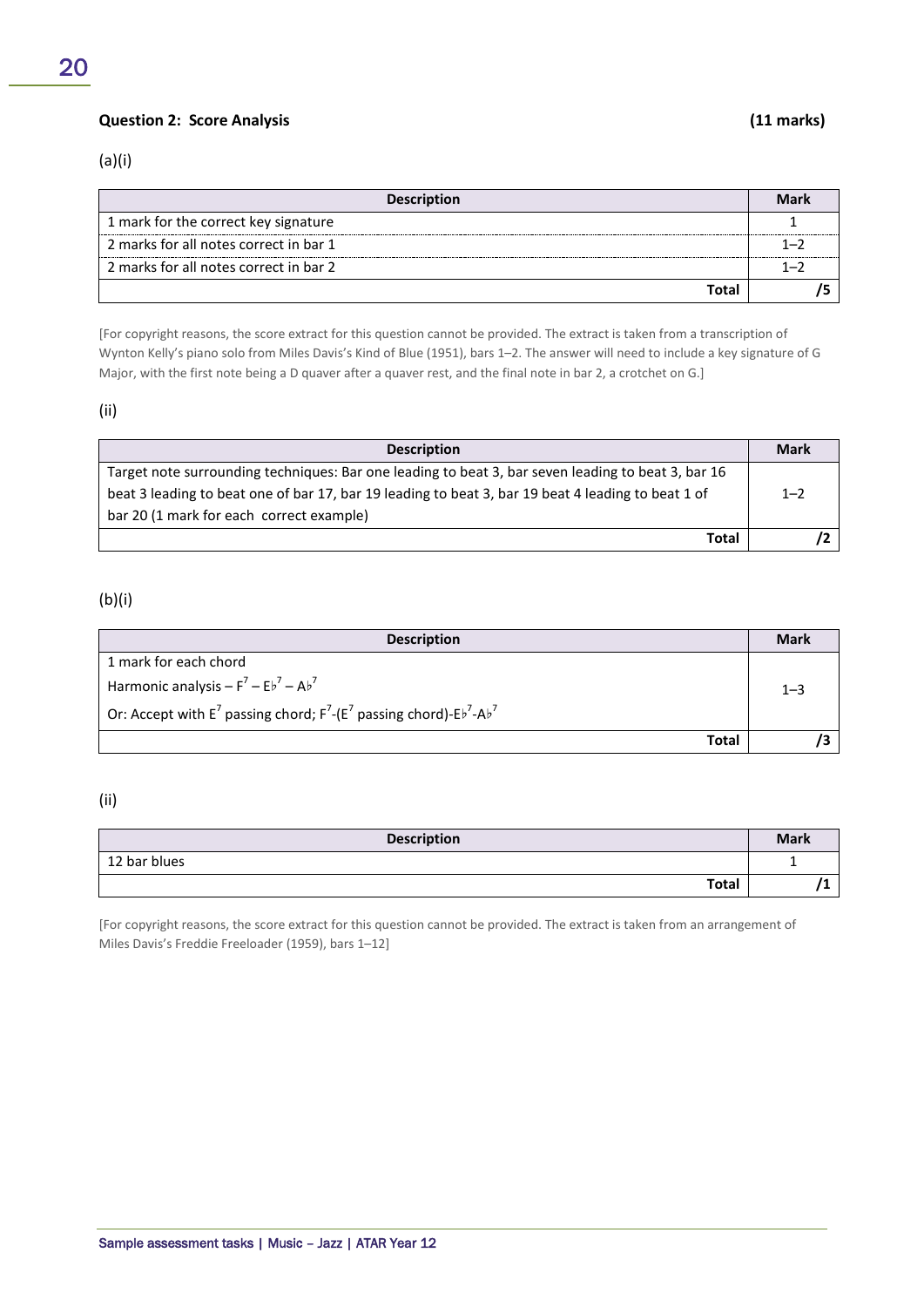## **Question 3: Melody writing (19 marks)**

| <b>Criteria</b>                                                                                        | <b>Mark</b> |
|--------------------------------------------------------------------------------------------------------|-------------|
| (a) Syncopation, range of note values and swing rhythms                                                | /5          |
| Demonstrates excellent use of syncopation and swing rhythms that are typical of jazz phrasing, and     | 5           |
| uses a wide range of note values                                                                       |             |
| Demonstrates some use of syncopation and swing rhythms that are mostly typical of jazz phrasing        | $3 - 4$     |
| and uses a range of note values                                                                        |             |
| Demonstrates inconsistent use of syncopation and swing rhythms that are not always typical of jazz     | $1 - 2$     |
| phrasing and only uses standard note values                                                            |             |
| Demonstrates minimal use of syncopation and swing rhythms that are mostly atypical of jazz             | $\mathbf 0$ |
| phrasing, and uses a limited range of note values                                                      |             |
| (b) Melodic contour that demonstrates a clear relationship with the chords                             | /3          |
| Establishes and maintains effective melodic contour throughout and demonstrates a clear                | 3           |
| relationship to the selected chords                                                                    |             |
| Establishes and mostly maintains suitable melodic contour throughout and demonstrates a                | 2           |
| relationship to the selected chords, with occasional incorrect notes                                   |             |
| Demonstrates an inconsistent melodic contour which is sometimes ineffective and bears some             | 1           |
| relationship to the selected chords with several incorrect notes                                       |             |
| Demonstrates a limited melodic contour which is mostly ineffective and bears little relationship to    | 0           |
| the selected chords with mostly incorrect notes                                                        |             |
| (c) Guide tones                                                                                        | /2          |
| Guide Tones – correct placement of $3^{rds}$ and $7^{ths}$ on down beats                               | $0 - 2$     |
| (d) Surrounding techniques                                                                             | $\sqrt{4}$  |
| Demonstrates excellent use of surrounding techniques - placement of leading notes that set up the      |             |
| guide tone on the strong beat (i.e. tone above, semitone below - tone above, tone below, semitone      | 4           |
| above, semitone below)                                                                                 |             |
| Demonstrates good incorporation of surrounding techniques with some minor inconsistencies              | $2 - 3$     |
| Demonstrates some incorporation of surrounding techniques with several inconsistencies                 | 1           |
| Demonstrates limited and mostly ineffective incorporation of surrounding techniques                    | 0           |
| (e) Dynamics, articulation and expressive devices                                                      | /3          |
| Uses a range of stylistically appropriate dynamics, articulation and expressive devices that enhance a | 3           |
| swing style (such as accenting the off beats and short quarter notes on the beat)                      |             |
| Uses some stylistically appropriate dynamics, articulation and expressive devices that provide some    | $1 - 2$     |
| sense of a swing style                                                                                 |             |
| Uses limited dynamics, articulation and expressive devices that are mostly ineffective and/or          | 0           |
| stylistically inappropriate                                                                            |             |
| (f) Neat and accurate score                                                                            | /2          |
| Produces a neat and accurate score                                                                     | 2           |
| Produces a mostly neat score with some inconsistencies and errors in scoring                           | 1           |
| Produces an untidy and poorly presented score with several errors                                      | 0           |
| <b>Total mark</b>                                                                                      | /19         |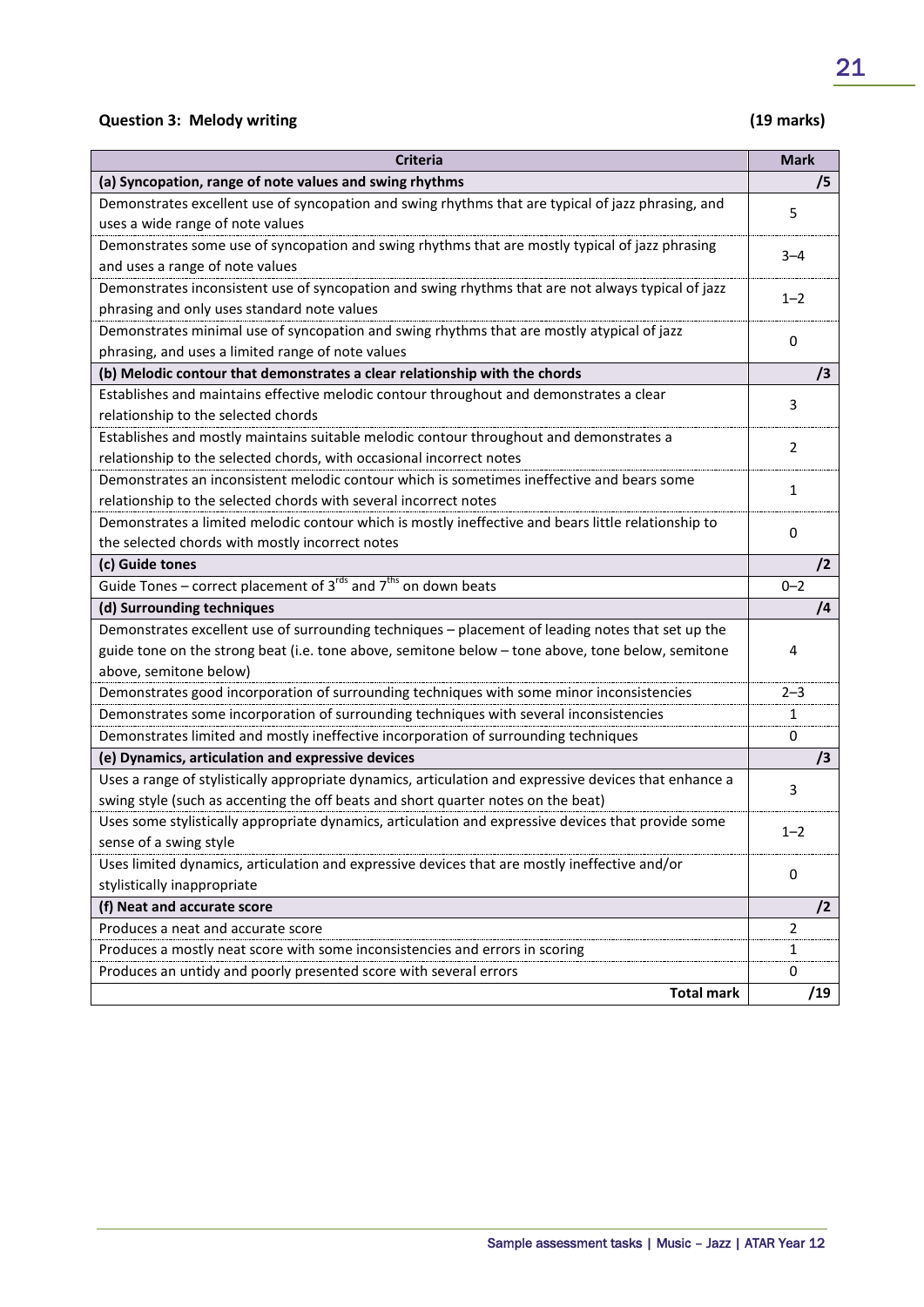

| <b>Criteria</b>                                                                                      | <b>Mark</b>  |
|------------------------------------------------------------------------------------------------------|--------------|
| Correct clef, range, notation and transposition                                                      | 74           |
| Uses the correct clef, range, notation and transposition for all instruments                         | 4            |
| Uses the correct clef, range, notation and transposition for most instruments with only a few minor  | 3            |
| errors                                                                                               |              |
| Uses the correct clef, range, notation and transposition for some instruments, and makes several     | 2            |
| errors                                                                                               |              |
| Does not use the correct clef, range, notation and transposition for most instruments and makes      | $\mathbf{1}$ |
| numerous errors                                                                                      |              |
| <b>Use of instruments</b>                                                                            | /3           |
| Correctly uses the instruments as required (one instrument playing the melody, one transposing       | 3            |
| instrument and at least two instruments playing a riff)                                              |              |
| Correctly uses most of the instruments as required in the question, with a few inconsistencies       | 2            |
| Does not correctly use the instruments as required in the question, making several errors            | 1            |
| <b>Backing riff</b>                                                                                  | 74           |
| Incorporates a stylistically appropriate backing riff that reflects the performance styles of the    | 4            |
| instruments and is suitable for the arrangement                                                      |              |
| Incorporates a stylistically appropriate backing riff that somewhat reflects the performance styles  | $2 - 3$      |
| of the instruments and is suitable for most of the arrangement                                       |              |
| Incorporates a stylistically appropriate backing riff that does not reflect the performance style of | $\mathbf{1}$ |
| one or more of the instruments and is generally not suitable for the arrangement                     |              |
| Rhythm section style and comping/bass patterns                                                       | /6           |
| Demonstrates excellent use of suitable drum and bass patterns to create an innovative and            | $5 - 6$      |
| stylistically appropriate rhythm section accompaniment                                               |              |
| Demonstrates use of mostly suitable drum and bass patterns to create a rhythm section                | $3 - 4$      |
| accompaniment that is generally stylistically appropriate                                            |              |
| Demonstrates limited use of suitable drum and bass patterns to create a rhythm section               | $1 - 2$      |
| accompaniment that is stylistically inconsistent or generally stylistically inappropriate            |              |
| Dynamics, articulation and expressive devices                                                        | /3           |
| Uses a range of stylistically appropriate dynamics, articulation and expressive devices              | 3            |
| Uses some stylistically appropriate dynamics, articulation and expressive devices                    | 2            |
| Uses limited dynamics, articulation and expressive devices that are mostly ineffective and/or        | $\mathbf{1}$ |
| stylistically inappropriate                                                                          |              |
| <b>Total</b>                                                                                         | /20          |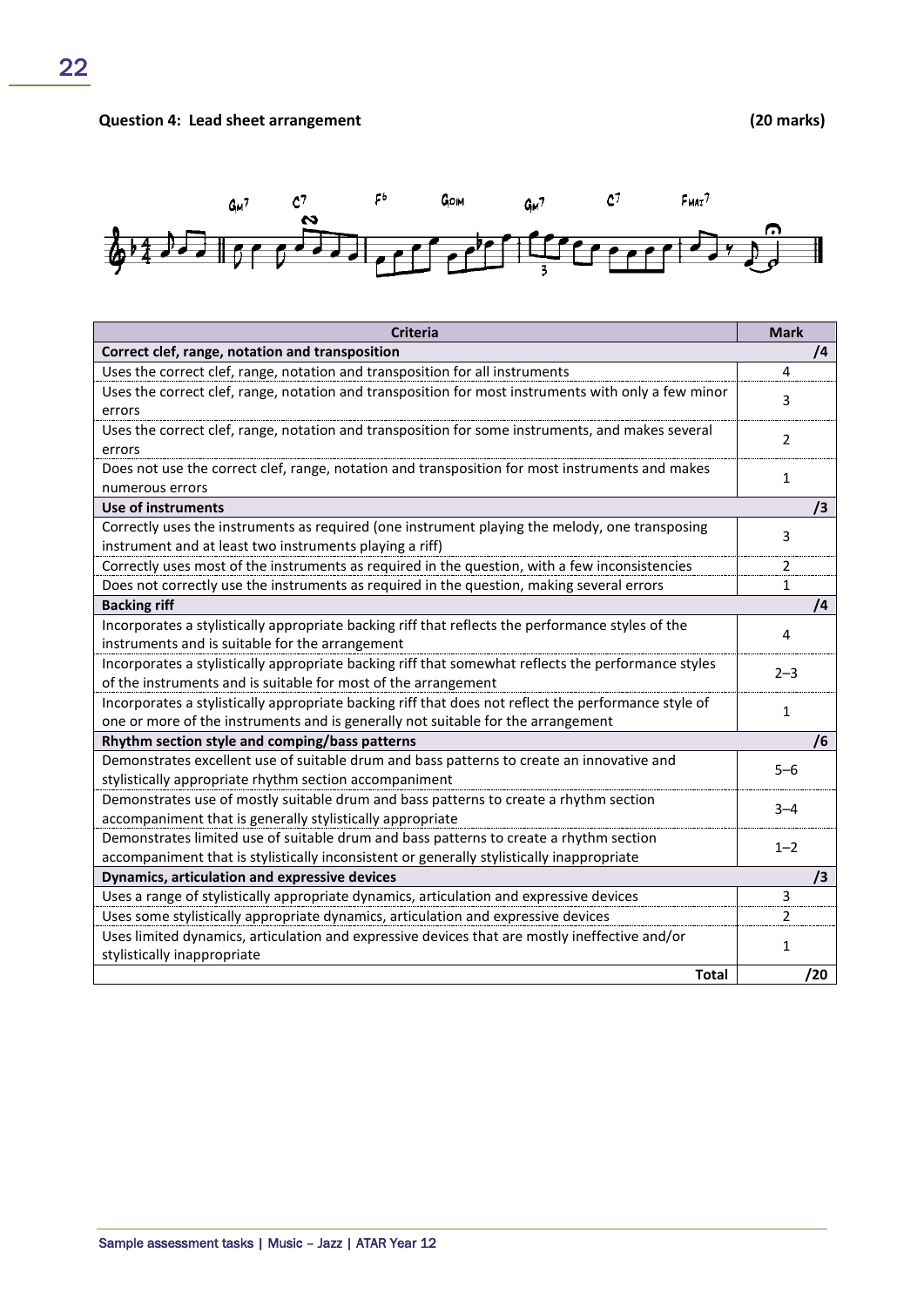## Sample assessment task

Music – Jazz

Task 6 – Unit 4

#### **Assessment type: Practical – Performance**

Students will present a selection of technical work to the class which has been selected in consultation with their instrumental/vocal teacher.

\_\_\_\_\_\_\_\_\_\_\_\_\_\_\_\_\_\_\_\_\_\_\_\_\_\_\_\_\_\_\_\_\_\_\_\_\_\_\_\_\_\_\_\_\_\_\_\_\_\_\_\_\_\_\_\_\_\_\_\_\_\_\_\_\_\_\_\_\_\_\_\_\_\_\_\_\_\_\_\_\_\_\_\_\_\_\_\_\_\_\_\_\_\_\_\_\_\_\_\_\_\_\_\_

#### **Conditions**

Formal in-class assessment: Semester 2, Week 5

#### **Task weighting**

5% of the school mark for this pair of units

**Name \_\_\_\_\_\_\_\_\_\_\_\_\_\_\_\_\_\_\_\_\_\_\_\_\_\_\_\_\_\_\_\_ (27 marks)**

#### **Technical work**

A selection of technical work, consisting of ten items, or a technical study is to be performed (refer to the technical work support material outlined in the *Music Resource package for the practical component*).

Options:

- a variety of 10 scales or technical items must be presented, with at least one of every scale type or item represented
- a technical study or studies
- a combination of scales and study

The final list of technical work/repertoire assessment must be signed by your instrumental/vocal teacher prior to your assessment and submitted on the day of your performance.

You will be marked on accuracy, technique and musicianship, tone quality and control. A copy of the marking key will be provided for you as a checklist when practising.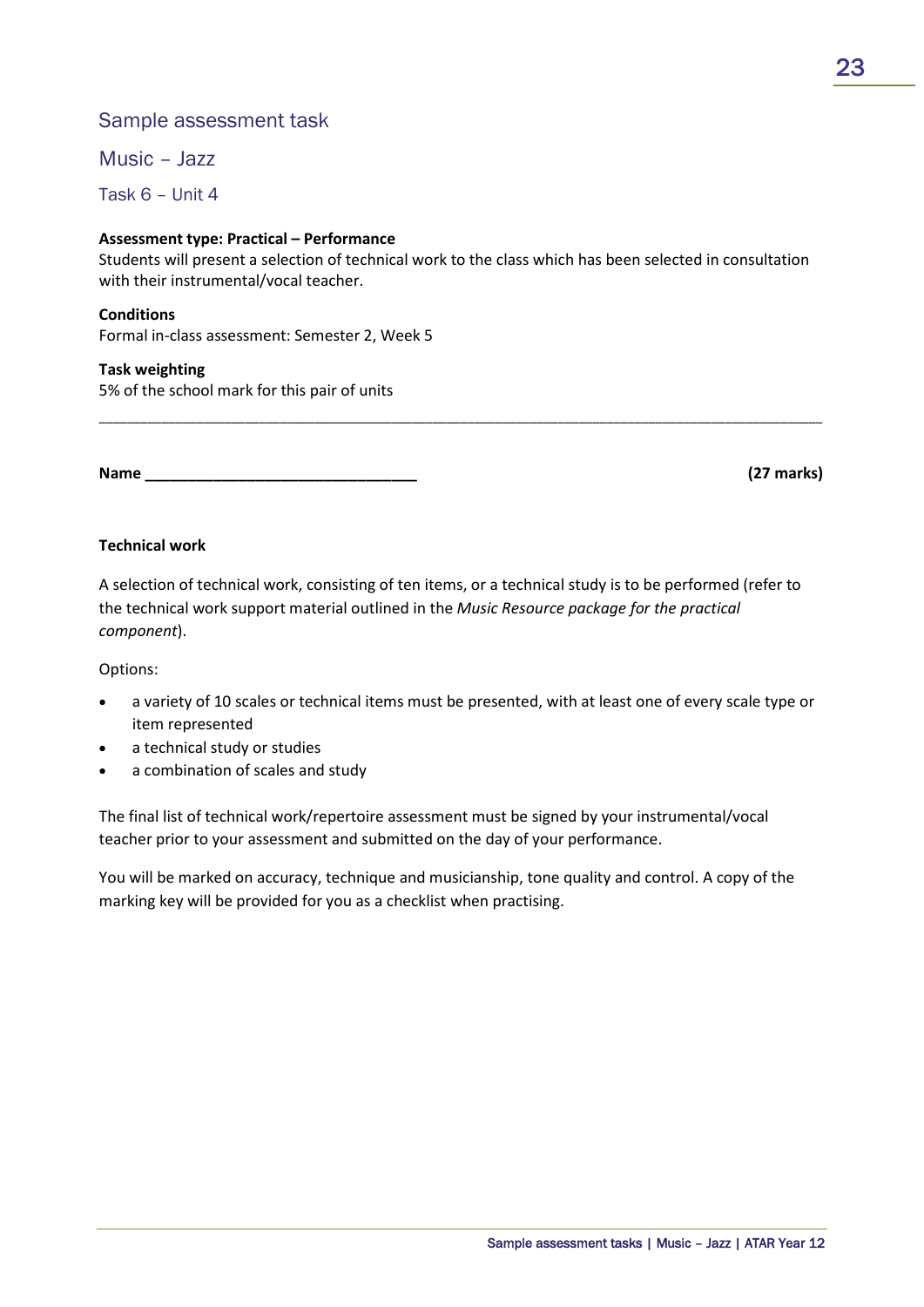# Marking key for sample assessment task 6– Unit 4

| <b>Technical Work Assessment</b>                                                                                                                                                                 |              |                                                                                                                                                                                                                                                                     |              |
|--------------------------------------------------------------------------------------------------------------------------------------------------------------------------------------------------|--------------|---------------------------------------------------------------------------------------------------------------------------------------------------------------------------------------------------------------------------------------------------------------------|--------------|
| <b>Accuracy</b>                                                                                                                                                                                  | <b>Marks</b> | <b>Technique and Musicianship</b>                                                                                                                                                                                                                                   | <b>Marks</b> |
| Performs all scales/technical items with<br>complete accuracy in pitch and intonation                                                                                                            | 10           | Performs all scales/technical items with confidence,<br>consistently demonstrating excellent control and<br>accuracy of rhythm, tempo, phrasing and articulation.<br>Applies appropriate dynamics and technique                                                     | 10           |
| Performs scales/technical items with only very<br>slight and infrequent blemishes or hesitations in<br>pitch/intonation                                                                          | $8 - 9$      | Performs scales/technical items confidently,<br>maintaining control and accuracy of rhythm, tempo,<br>phrasing and articulation. Applies appropriate<br>dynamics and technique                                                                                      | $8 - 9$      |
| Performs scales/technical items competently,<br>and recovers well from occasional blemishes or<br>hesitations in pitch/intonation                                                                | $6 - 7$      | Performs scales/technical items with confidence,<br>generally maintaining control and accuracy of<br>rhythm, tempo, phrasing and articulation. Application<br>of dynamics and technique is reasonably consistent                                                    | $6 - 7$      |
| Performs scales/technical items competently;<br>however, some blemishes and hesitations in<br>pitch/intonation reduce the overall fluency                                                        | $4 - 5$      | Performs scales/technical items with some<br>confidence, generally maintaining control and<br>accuracy of rhythm, tempo, phrasing and articulation.<br>Inconsistently applies dynamics and technique                                                                | 4–5          |
| Demonstrates limited competence in<br>performing scales/technical items, with a<br>number of blemishes and hesitations in<br>pitch/intonation adversely affecting the fluency<br>of presentation | $2 - 3$      | Performs scales/technical items with limited<br>confidence; however, is able to demonstrate some<br>control and accuracy of rhythm, tempo, phrasing and<br>articulation. Application of dynamics and technique is<br>limited                                        | $2 - 3$      |
| Demonstrates minimal competence in<br>performing scales/technical items, with<br>significant blemishes and hesitations in<br>pitch/intonation greatly affecting the fluency of<br>presentation   | 1            | Demonstrates minimal confidence in performing<br>scales/technical items, reflecting limited or no<br>application, resulting in very little or no control of<br>rhythm, tempo, phrasing and articulation. Application<br>of dynamics and technique is seldom evident | 1            |
| Tonal quality and control                                                                                                                                                                        |              |                                                                                                                                                                                                                                                                     |              |
| Consistently performs with excellent tonal quality and control across all registers and dynamic ranges                                                                                           |              |                                                                                                                                                                                                                                                                     | 4            |
| Performs with proficient tonal quality and control with only slight and infrequent lapses                                                                                                        |              |                                                                                                                                                                                                                                                                     | 3            |
| Performs with inconsistent tonal quality and control, but recovers well from minor lapses                                                                                                        |              |                                                                                                                                                                                                                                                                     | 2            |
| Performs with significant and frequent lapses in tonal quality and control                                                                                                                       |              |                                                                                                                                                                                                                                                                     | 1            |
| Correct number and range of scales                                                                                                                                                               |              |                                                                                                                                                                                                                                                                     |              |
| Plays the correct number of scales/technical items, and includes a range of different scale types/technical items and<br>articulations/bowings                                                   |              | 2                                                                                                                                                                                                                                                                   |              |
| items and articulations/bowings                                                                                                                                                                  |              | Plays the correct number of scales/technical items, but does not include a range of different scale types/technical                                                                                                                                                 | 1            |
| Does not play the correct number of scales/technical items and does not include a range of different scale                                                                                       |              |                                                                                                                                                                                                                                                                     |              |
| types/technical items and articulations/bowings                                                                                                                                                  |              |                                                                                                                                                                                                                                                                     | 0            |
| List signed and approved by instrumental/vocal teacher                                                                                                                                           |              |                                                                                                                                                                                                                                                                     |              |
| Provides a signed list of technical work approved by the instrumental/vocal teacher                                                                                                              |              |                                                                                                                                                                                                                                                                     | 1            |
|                                                                                                                                                                                                  |              | <b>Total mark</b>                                                                                                                                                                                                                                                   | /27          |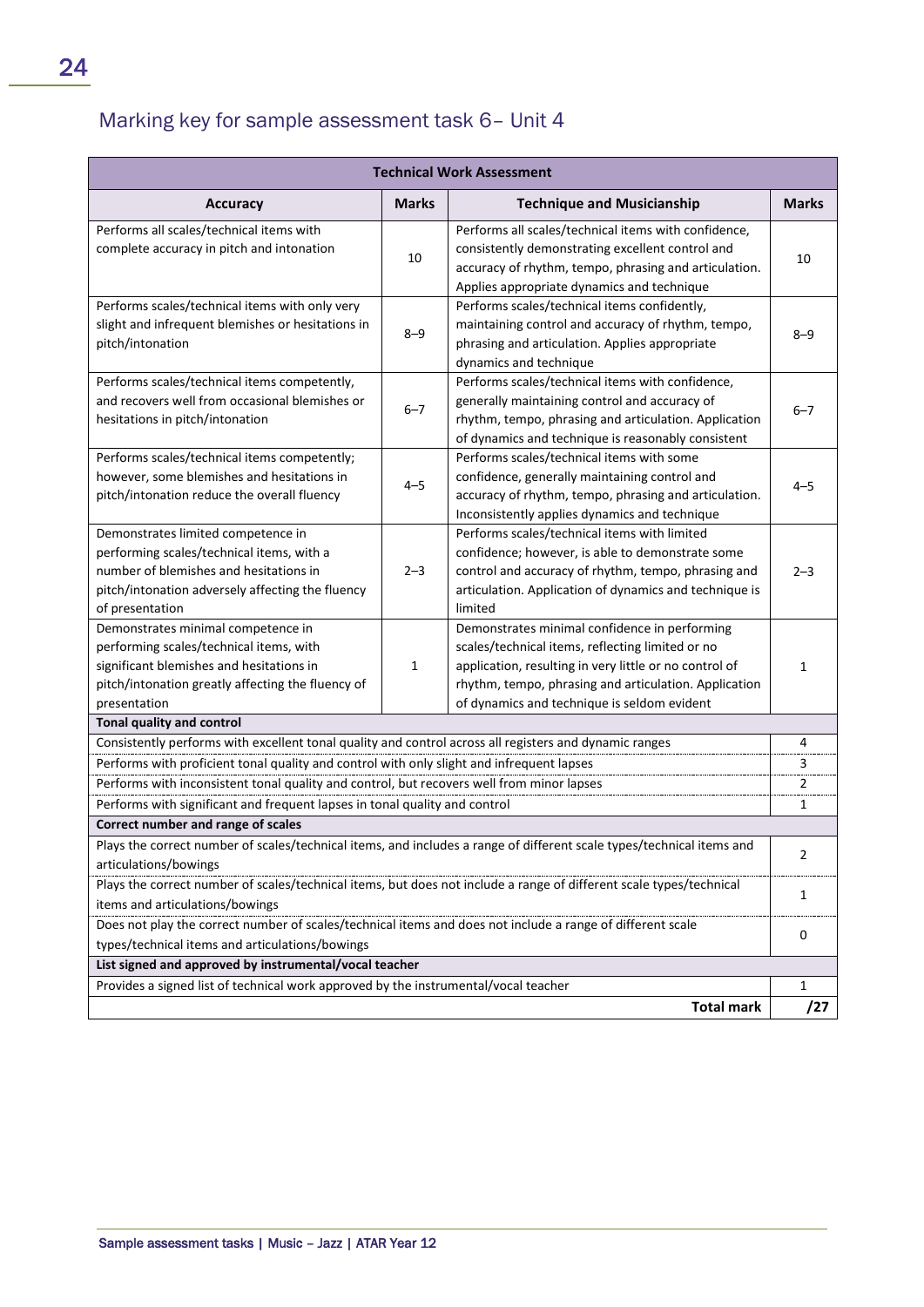## Sample assessment task

Music – Jazz

Task 9 – Unit 4

#### **Assessment type: Cultural and historical analysis**

The paper contains three questions. All questions will use a score excerpt, and a recording will also be provided for one of the questions. The paper will cover the following concepts:

- aural and visual analysis questions based on the works studied this semester and one unseen work by the same composer of one of the works studied
- questions will be based on composer and performer/s, form and structure, instrumentation and orchestration, use of the elements of music, compositional devices and stylistic characteristics.

\_\_\_\_\_\_\_\_\_\_\_\_\_\_\_\_\_\_\_\_\_\_\_\_\_\_\_\_\_\_\_\_\_\_\_\_\_\_\_\_\_\_\_\_\_\_\_\_\_\_\_\_\_\_\_\_\_\_\_\_\_\_\_\_\_\_\_\_\_\_\_\_\_\_\_\_\_\_\_\_\_\_\_\_\_\_\_\_\_\_\_\_\_\_\_\_\_\_\_\_\_\_\_\_

#### **Conditions**

Time for the task: 60 minutes Formal-in class assessment, Semester 2, Week 8

#### **Task weighting**

4% of the school mark for this pair of units

|     | Name and the state of the state of the state of the state of the state of the state of the state of the state of the state of the state of the state of the state of the state of the state of the state of the state of the s | $(60$ marks $)$ |
|-----|--------------------------------------------------------------------------------------------------------------------------------------------------------------------------------------------------------------------------------|-----------------|
|     | <b>Comparative aural and visual analysis</b>                                                                                                                                                                                   |                 |
|     | <b>Question 1: Aural and visual analysis</b>                                                                                                                                                                                   | $(20$ marks)    |
|     | Refer to Extract One in your score booklet and listen to the recording to answer this question                                                                                                                                 |                 |
|     | [For copyright reasons, the score extract for this question cannot be provided]                                                                                                                                                |                 |
| (a) | This extract is a track from the same album as Take Five, one of your Designated Works. In which                                                                                                                               | (1 mark)        |
| (b) | Name two other landmark Jazz albums in a similar style from this period.                                                                                                                                                       | (2 marks)       |
|     |                                                                                                                                                                                                                                |                 |
|     |                                                                                                                                                                                                                                |                 |
| (c) | What is the significance of the title of Time Out?                                                                                                                                                                             | (1 mark)        |
|     |                                                                                                                                                                                                                                |                 |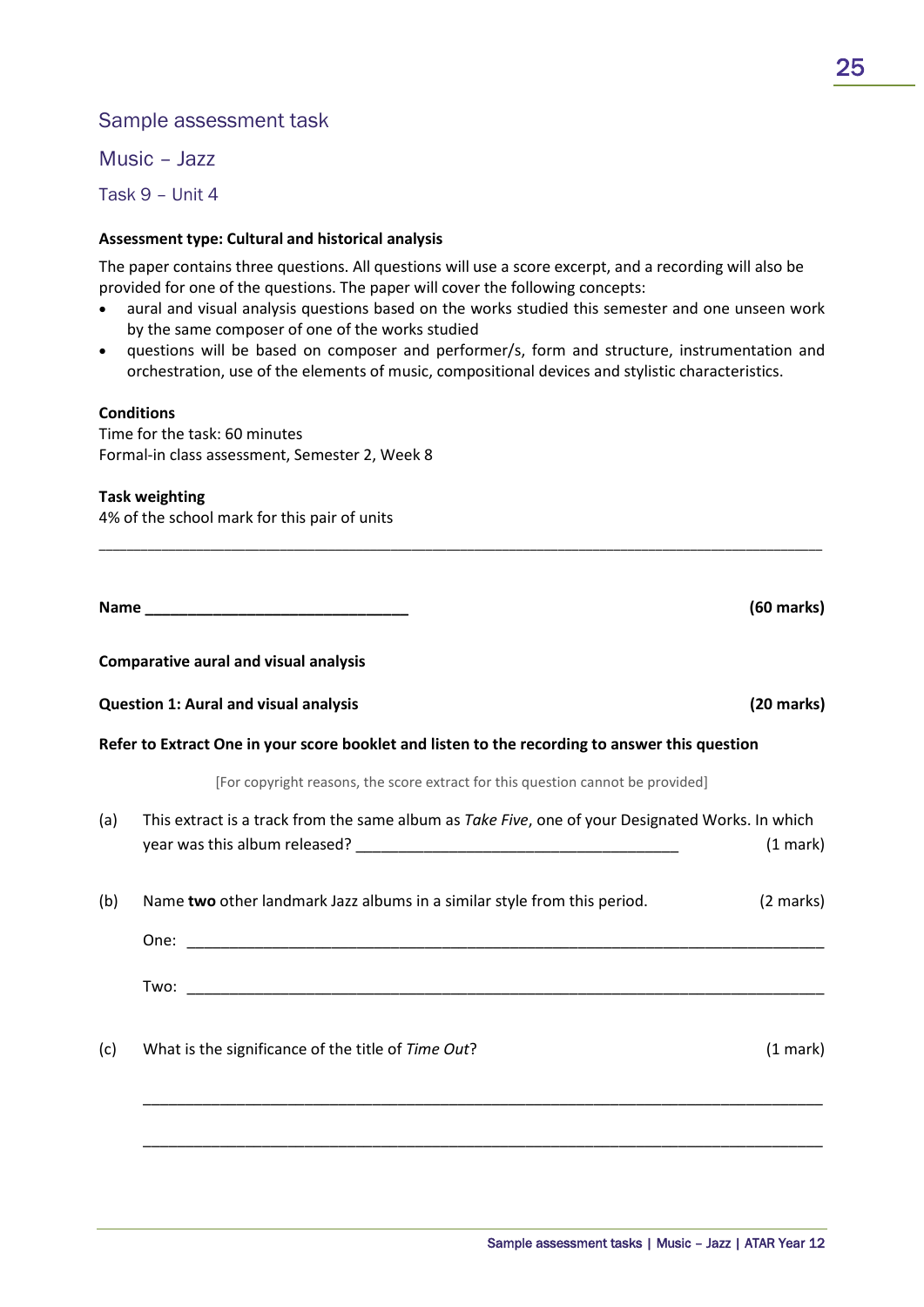| (d) | (i)  | How is the $\frac{9}{8}$ time signature subdivided in this piece? | $(1 \text{ mark})$ |
|-----|------|-------------------------------------------------------------------|--------------------|
|     | (ii) | What time signature are the saxophone and piano solos played in?  | $(1 \text{ mark})$ |

(e) Name the **four** artists playing on this track and the instrument they are playing. (4 marks)

| Artist | Instrument |
|--------|------------|
|        |            |
|        |            |
|        |            |
|        |            |

(f) How would you describe the improvising style from the saxophonist in the following bars of the given score? (2 marks)

| Bar 7      |  |
|------------|--|
| Bars 13-14 |  |

\_\_\_\_\_\_\_\_\_\_\_\_\_\_\_\_\_\_\_\_\_\_\_\_\_\_\_\_\_\_\_\_\_\_\_\_\_\_\_\_\_\_\_\_\_\_\_\_\_\_\_\_\_\_\_\_\_\_\_\_\_\_\_\_\_\_\_\_\_\_\_\_\_\_\_\_\_

\_\_\_\_\_\_\_\_\_\_\_\_\_\_\_\_\_\_\_\_\_\_\_\_\_\_\_\_\_\_\_\_\_\_\_\_\_\_\_\_\_\_\_\_\_\_\_\_\_\_\_\_\_\_\_\_\_\_\_\_\_\_\_\_\_\_\_\_\_\_\_\_\_\_\_\_\_

(g) What is unusual about the arpeggio the saxophonist plays in bar 7? (1 mark)

26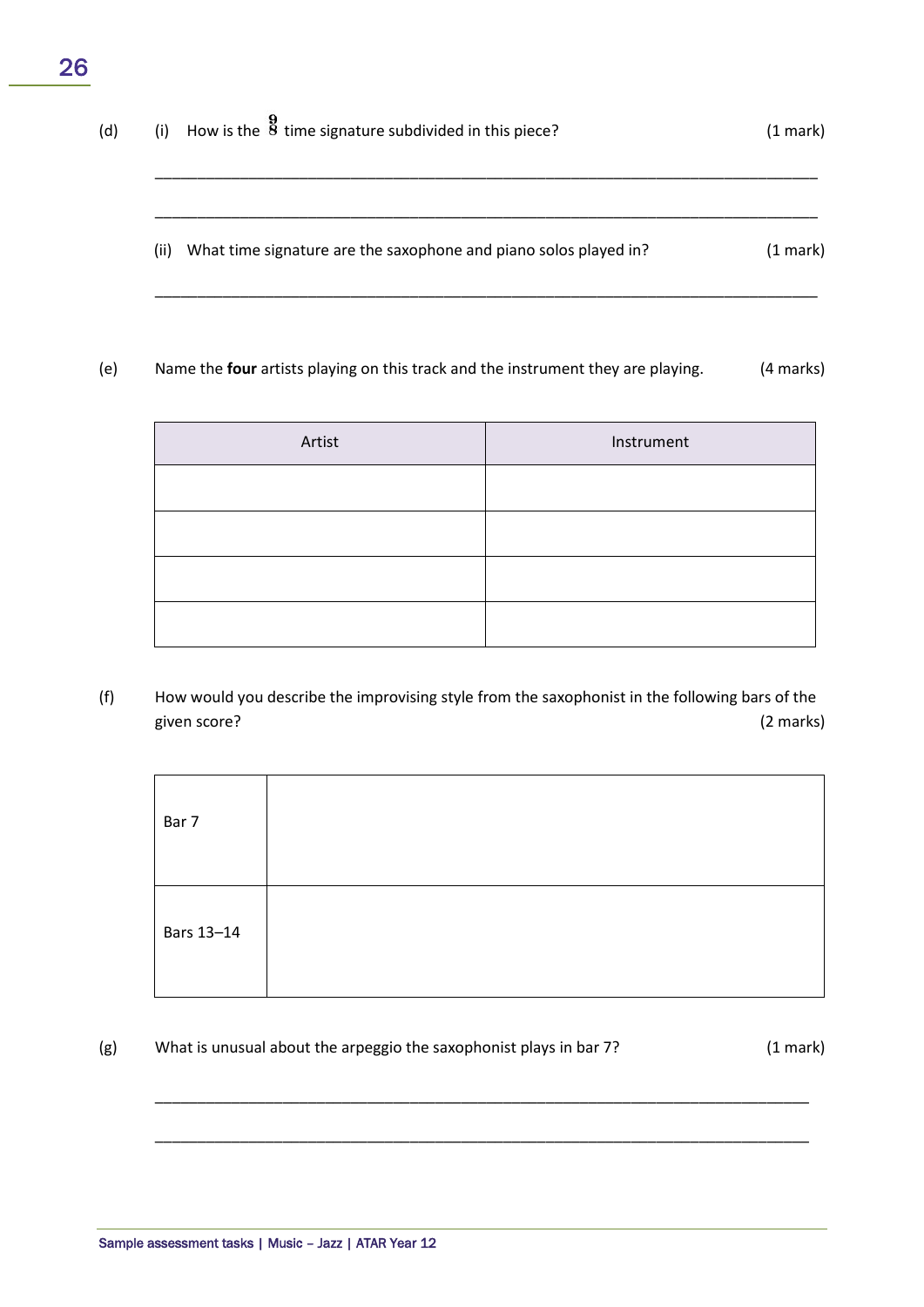(h) Which **one** of the following musicians was also a well-known saxophonist from this era? Circle the correct response in the following table.

(1 mark)

| Dizzy Gillespie                                                                  | <b>Charles Mingus</b>                                                                        |
|----------------------------------------------------------------------------------|----------------------------------------------------------------------------------------------|
| <b>Thelonius Monk</b>                                                            | Clifford Brown                                                                               |
| Cannonball Adderly                                                               | <b>Miles Davis</b>                                                                           |
| What are two key characteristics of the 'Cool' style evident in this extract?    | (2 marks)                                                                                    |
|                                                                                  |                                                                                              |
| How was this style of Jazz different from other Jazz styles of the 1950s?<br>(i) | (2 marks)                                                                                    |
|                                                                                  |                                                                                              |
|                                                                                  |                                                                                              |
|                                                                                  |                                                                                              |
|                                                                                  |                                                                                              |
|                                                                                  | (ii) Why was this style of Jazz a popular alternative to other styles in the 1950s? Give two |
| reasons to support your answer.                                                  | (2 marks)                                                                                    |
|                                                                                  |                                                                                              |
|                                                                                  |                                                                                              |
|                                                                                  |                                                                                              |
|                                                                                  |                                                                                              |
|                                                                                  |                                                                                              |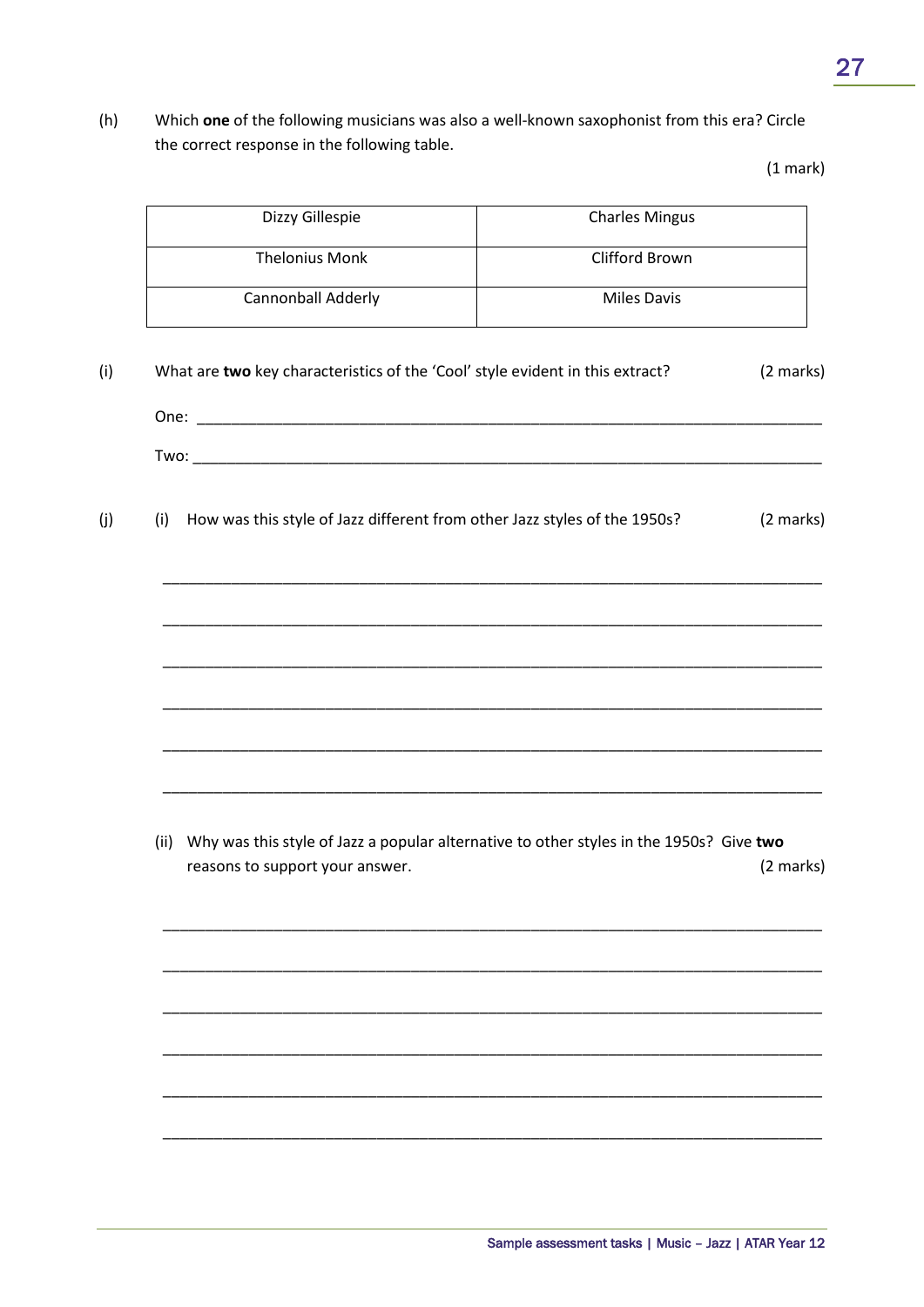| Question 2: Herbie Hancock - Maiden Voyage                                                          | $(20$ marks) |
|-----------------------------------------------------------------------------------------------------|--------------|
| Refer to Extract Two in your score booklet                                                          |              |
| [For copyright reasons, the score extract for this question cannot be provided]                     |              |
| What is the prevailing mode that Herbie Hancock uses when improvising on this chord<br>progression? | (1 mark)     |
| What is the form of Maiden Voyage? Name the form and use letter names to outline the form<br>below. | (2 marks)    |
|                                                                                                     |              |
|                                                                                                     |              |
| Comment on the different treatment that Hancock uses when playing on the Db <sup>7sus4</sup> chord  | (2 marks)    |
| Name two of Hancock's Jazz piano contemporaries.                                                    | (2 marks)    |
| $(ii)$ $\qquad \qquad$<br>Explain why Hancock was such an influential Jazz pianist.                 | (4 marks)    |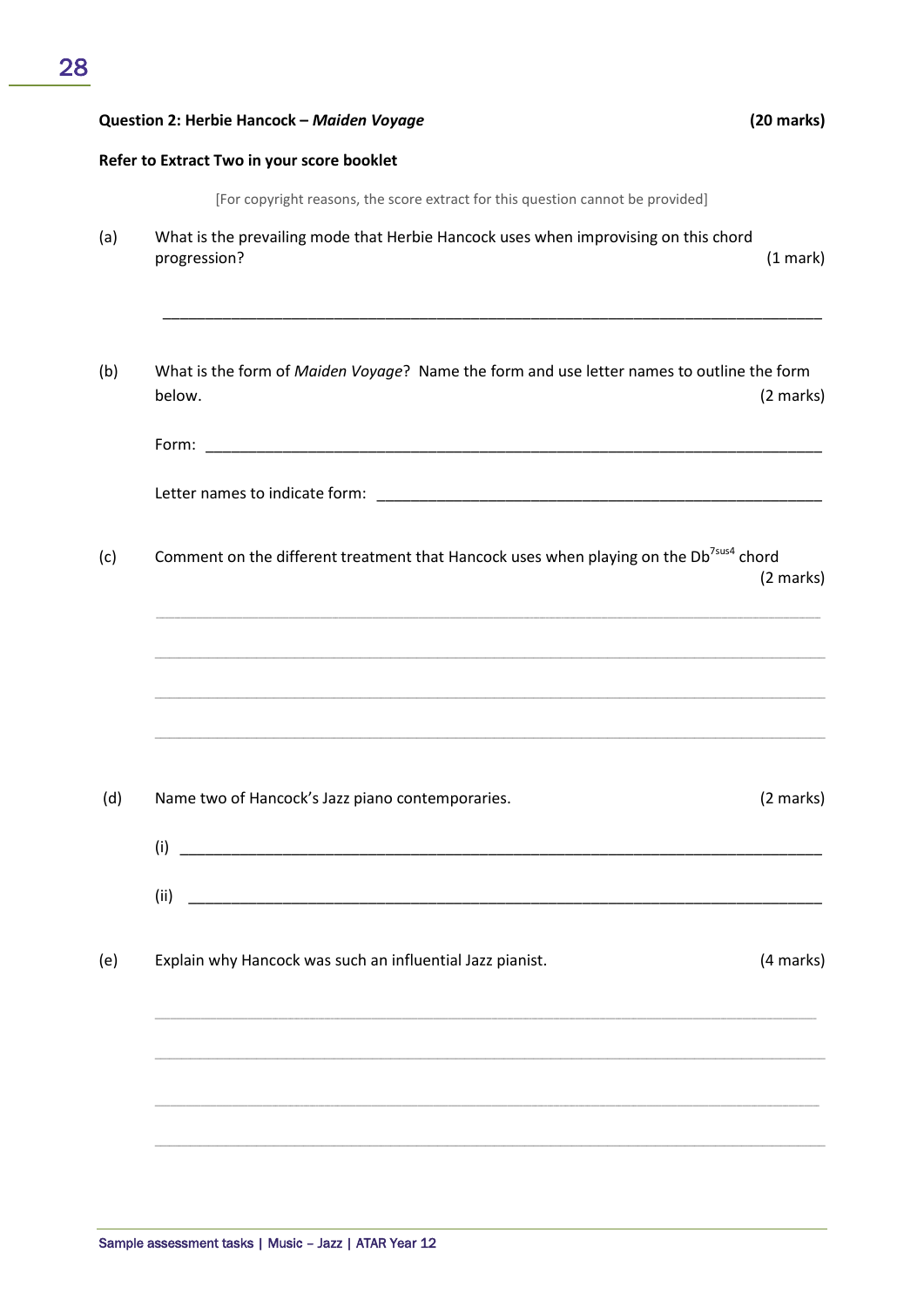| (f) | Name two other instrumental works made famous by Hancock.                                                     | (2 marks)           |
|-----|---------------------------------------------------------------------------------------------------------------|---------------------|
|     |                                                                                                               |                     |
|     |                                                                                                               |                     |
| (g) | The album Maiden Voyage was released in 1965. Outline briefly the direction Jazz was heading<br>at this time. | (4 marks)           |
|     |                                                                                                               |                     |
|     |                                                                                                               |                     |
| (h) | Describe three techniques that Hancock utilises to build intensity in the solo.                               | $(3 \text{ marks})$ |
|     |                                                                                                               |                     |
|     | (ii)                                                                                                          |                     |
|     | (iii)                                                                                                         |                     |

29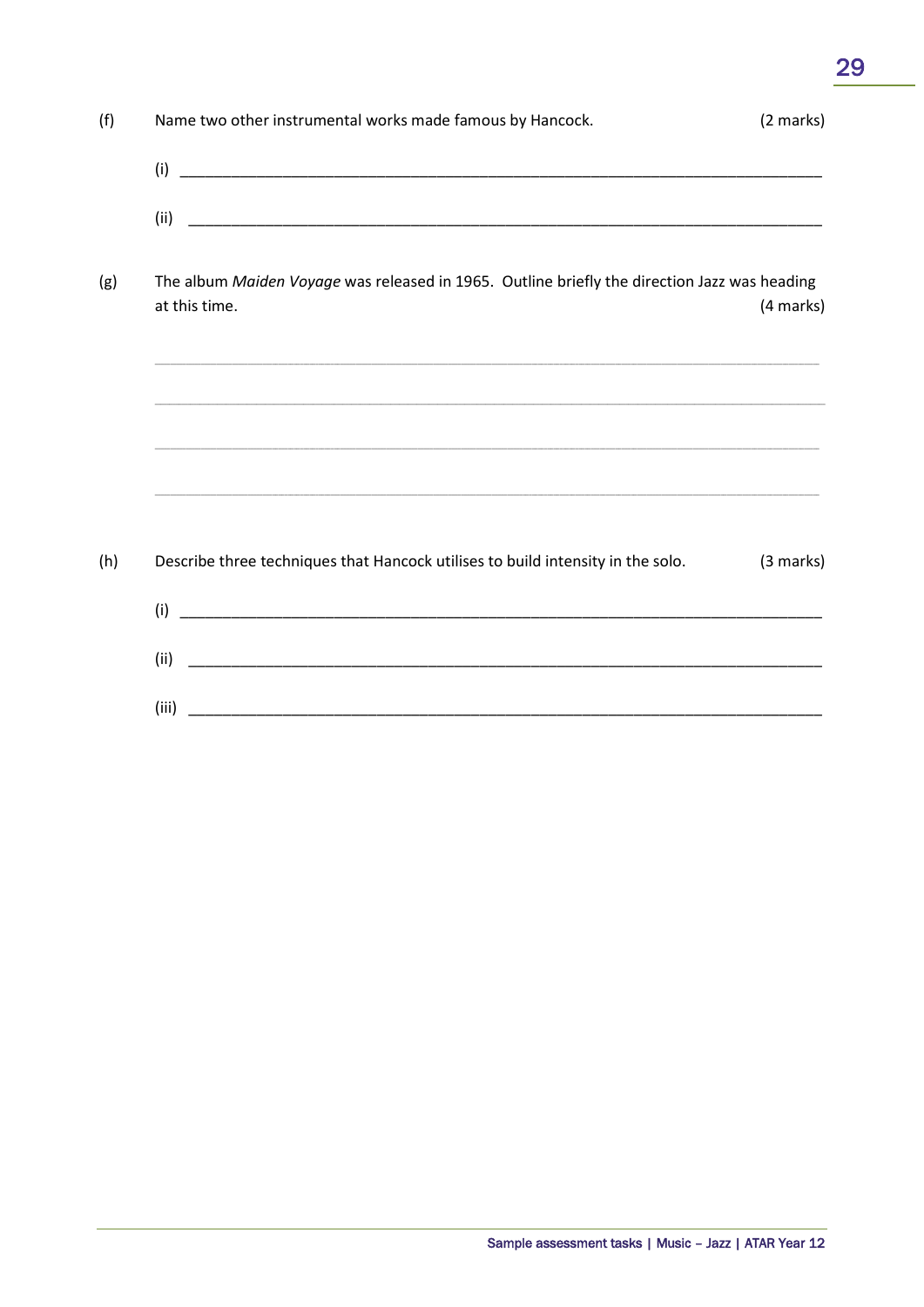#### **Question 3: Art Blakey and The Jazz Messengers –** *Moanin'* **(20 marks)**

#### **Refer to Extract Three in your score booklet**

[For copyright reasons, the score extract for this question cannot be provided]

(a) The style of *Moanin'* is from the Hard Bop idiom. Name **two** other sub-genres that are evident in this style. (2 marks)

One: \_\_\_\_\_\_\_\_\_\_\_\_\_\_\_\_\_\_\_\_\_\_\_\_\_\_\_\_\_\_\_\_\_\_\_\_\_\_\_\_\_\_\_\_\_\_\_\_\_\_\_\_\_\_\_\_\_\_\_\_\_\_\_\_\_\_\_\_\_\_\_\_\_  $Two:$ 

(b) Circle one of the following to indicate which artist was **not** a prominent exponent of this style. (1 mark)

|      | Wes Montgomery | <b>Horace Silver</b>                            | <b>Baby Dodds</b>                                                                  | <b>Charles Mingus</b> |
|------|----------------|-------------------------------------------------|------------------------------------------------------------------------------------|-----------------------|
| (i)  |                |                                                 | Name the main compositional device used in the first eight bars of the melody.     | $(1$ mark)            |
| (ii) |                |                                                 | Name the main compositional device used in the first 16 bars of Lee Morgan's solo. | $(1$ mark)            |
|      |                | Name one other tune from the Hard Bop genre.    |                                                                                    | $(1$ mark)            |
|      |                | Name three characteristics of the Hard Bop era. |                                                                                    | (3 marks)             |
|      |                |                                                 |                                                                                    |                       |
|      |                |                                                 |                                                                                    |                       |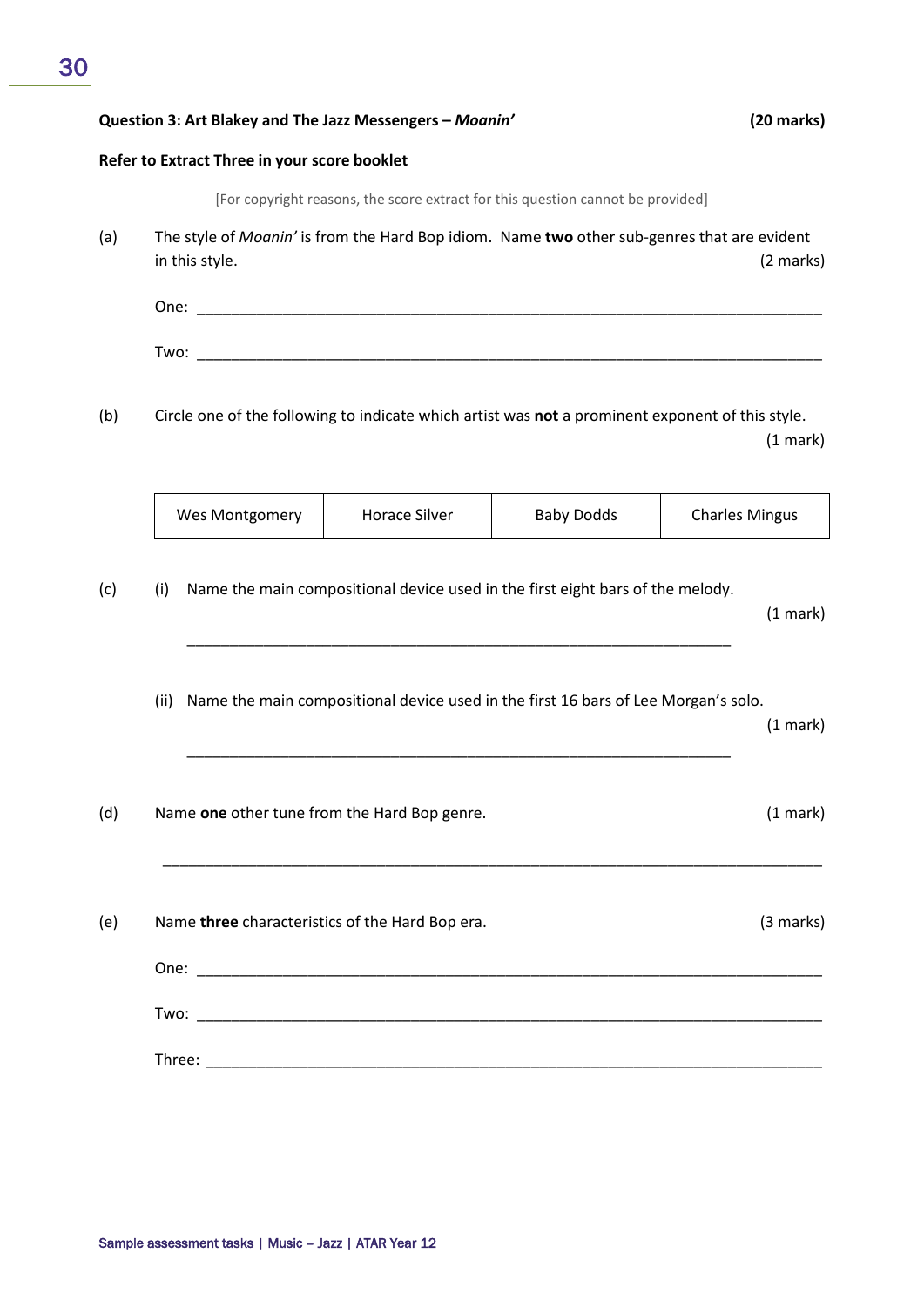#### $(f)$ Circle two instruments that were not typical of this style of Jazz.

| Banjo                                   | Harp   | Saxophone                                                                                                                                                                                    | Flute   |           |
|-----------------------------------------|--------|----------------------------------------------------------------------------------------------------------------------------------------------------------------------------------------------|---------|-----------|
| Piano                                   | Guitar | Cello                                                                                                                                                                                        | Trumpet |           |
| Who was the composer of Moanin'?        |        |                                                                                                                                                                                              |         | (1 mark)  |
| characteristic of each of these styles. |        | Lee Morgan's solo features two styles, one in the A section and the other in the B section.<br>Identify both of these styles and list them below. Using evidence from the score, provide one |         | (4 marks) |
|                                         |        |                                                                                                                                                                                              |         |           |

 $(i)$ Which instrument takes the second solo?

 $(g)$ 

 $(h)$ 

 $(j)$ Circle the term that best describes the approach of the bass in the A sections of the solos.

 $(1 mark)$ 

 $(1 mark)$ 

| Slapping | 2 Feel | Arco | Walking |
|----------|--------|------|---------|
|----------|--------|------|---------|

 $(k)$ Name two prominent musicians who played with Art Blakey and The Jazz Messengers.

(2 marks)

One:  $\qquad \qquad$ Two:

(2 marks)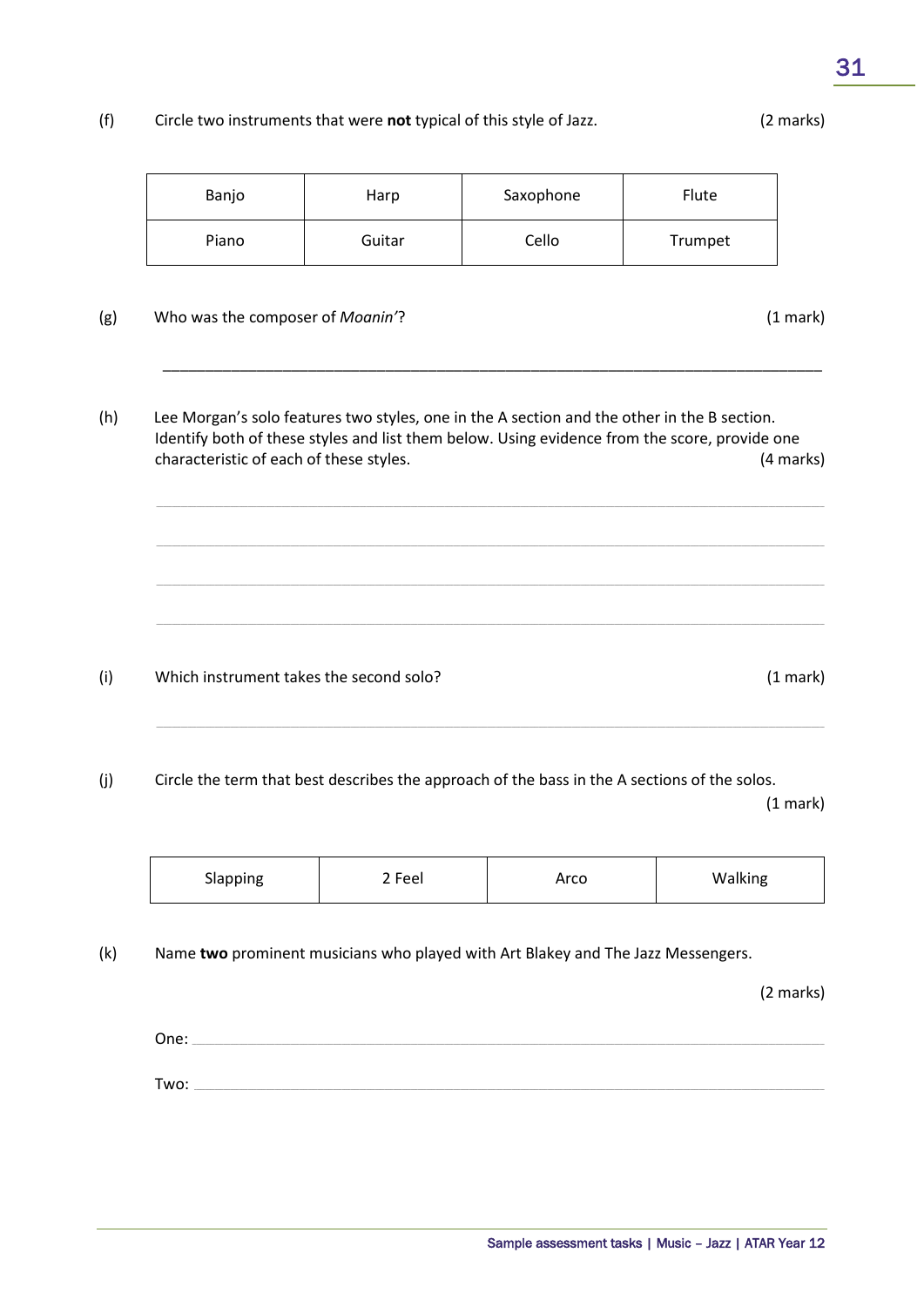# Marking key for sample assessment task 9– Unit 4

## **Question 1: Aural and visual analysis (20 marks)**

#### **Dave Brubeck –** *Blue Rondo a la Turk*

(a)

| <b>Description</b> | <b>Mark</b> |
|--------------------|-------------|
| 1959               |             |
| <b>Total</b>       |             |

(b)

| <b>Description</b>                                                                               | <b>Mark</b> |
|--------------------------------------------------------------------------------------------------|-------------|
| Any of the following, two required:                                                              |             |
| Miles Davis: Kind of Blue, Ornette Coleman: The Shape of Jazz to Come, John Coltrane: Giant      | $1 - 2$     |
| Steps, Mingus: Ah Um, Bill Evans Trio: Portrait in Jazz, Duke Ellington: Anatomy of a Murder and |             |
| Horace Silver: Blowin' the Blues Away                                                            |             |
| Total                                                                                            |             |

(c)

| <b>Description</b>                              | <b>Mark</b> |
|-------------------------------------------------|-------------|
| Many of the tracks have unusual time signatures |             |
| Total                                           |             |

(d)

|      | <b>Description</b>                              | <b>Mark</b> |
|------|-------------------------------------------------|-------------|
| (i   | $2+2+2+3$                                       |             |
| (ii) | Sax and piano solos are played in $\frac{4}{1}$ |             |
|      | Total                                           |             |

(e)

| <b>Description</b>                    | <b>Mark</b> |
|---------------------------------------|-------------|
| 1 mark for each artist and instrument |             |
| Paul Desmond - saxophone              |             |
| Dave Brubeck - piano                  | $1 - 4$     |
| Eugene Wright - double bass           |             |
| Joe Morello - drums                   |             |
| <b>Total</b>                          |             |

(f)

| <b>Description</b>                                                                     | <b>Mark</b> |  |
|----------------------------------------------------------------------------------------|-------------|--|
| Bar 7: Intervallic material takes the place of scalic material                         |             |  |
| Bars 13-14: Blues influenced playing - Desmond takes a break from the obviously Be-Bop |             |  |
| influenced mm 11-12 to lay down a nice couple of blues licks                           |             |  |
| <b>Total</b>                                                                           |             |  |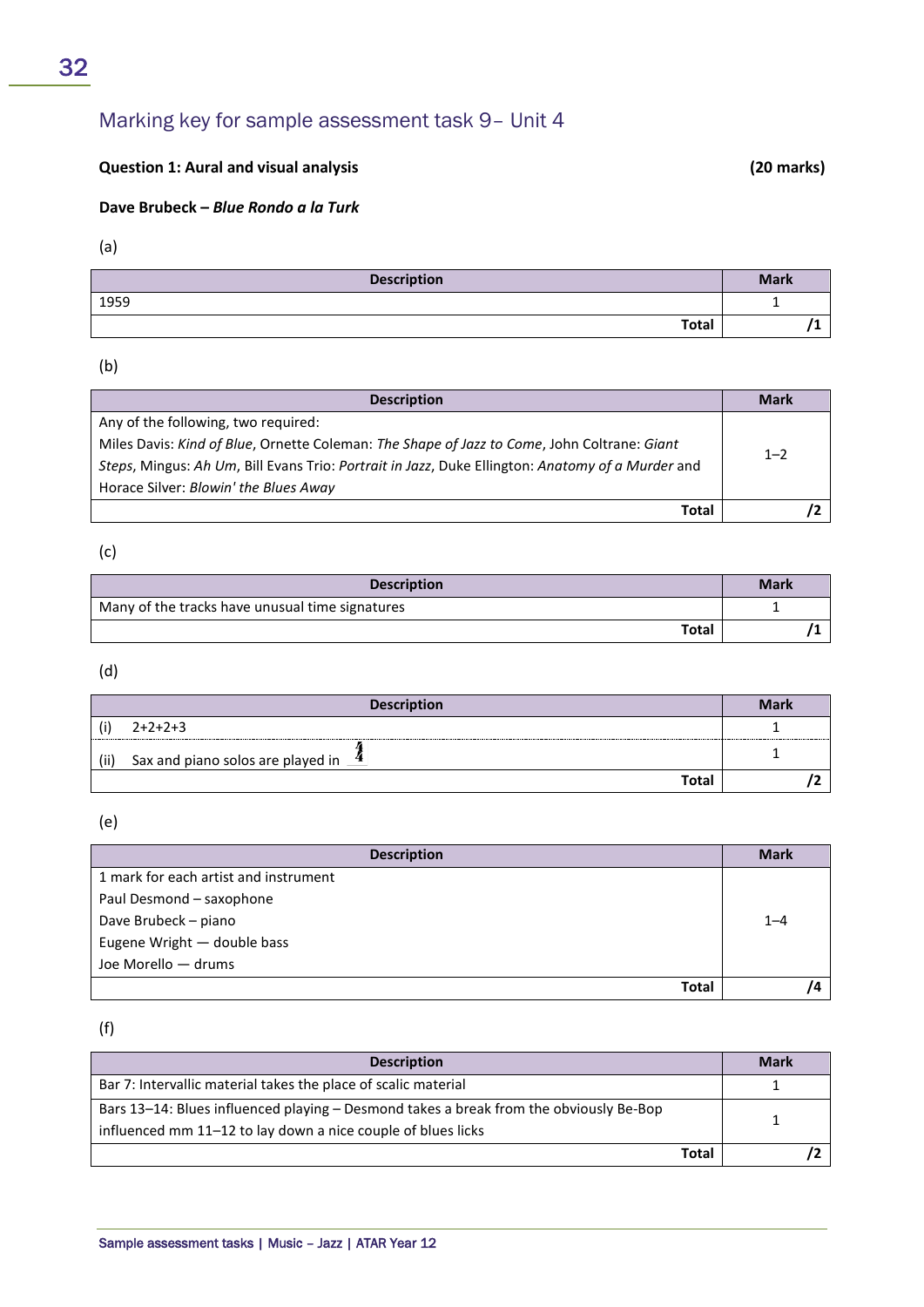# (g)

| <b>Mark</b> | <b>Description</b>                       |
|-------------|------------------------------------------|
|             | It is based on fourths instead of thirds |
|             | <b>Total</b>                             |
|             |                                          |

## (h)

| <b>Description</b>         | <b>Mark</b> |
|----------------------------|-------------|
| <b>Cannonball Adderley</b> |             |
| <b>Total</b>               |             |

## (i)

| <b>Description</b>                                                                             | <b>Mark</b> |
|------------------------------------------------------------------------------------------------|-------------|
| Any of the following, two required:                                                            |             |
| a more laidback feel than Be-Bop; more fluid lines; new instruments (cello, French Horn etc.)  |             |
| heavily arranged music; influence of 'classical music' moderate tempo and range                | $1 - 2$     |
| lyrical, soft playing rather than aggressive. It consolidated and simplified Be-Bop and was in |             |
| essence a reaction against it.                                                                 |             |
| Total                                                                                          |             |

## (j)(i)

| <b>Description</b>                                                                         | <b>Mark</b> |
|--------------------------------------------------------------------------------------------|-------------|
| Other styles of Jazz from the 1950s were generally regarded as 'hot jazz'                  |             |
| The tempos were much faster, the rhythms more syncopated and polyrhythmic and the melodies |             |
| were more complex and chromatic                                                            |             |
| Total                                                                                      |             |

## (j)(ii)

| <b>Description</b>                                                                                                                             | <b>Mark</b> |
|------------------------------------------------------------------------------------------------------------------------------------------------|-------------|
| Any of the following, two required:                                                                                                            |             |
| The Cool style of Jazz was a popular alternative because it was more accessible to the<br>untrained ear.                                       |             |
| It contained more structure and more composed elements and the use of improvisation was<br>in a much more planned and disciplined manner.      |             |
| The tempos were greatly reduced in up-tempo songs and increased in slower ballad-type<br>songs.                                                | $1 - 2$     |
| The more extensive use of detailed arrangements and larger orchestral type ensembles<br>nurtured a sound that was more round and less angular. |             |
| This style of Jazz was popular because it could be used a more relaxing style of soothing<br>music for listening of for background settings.   |             |
| Total                                                                                                                                          |             |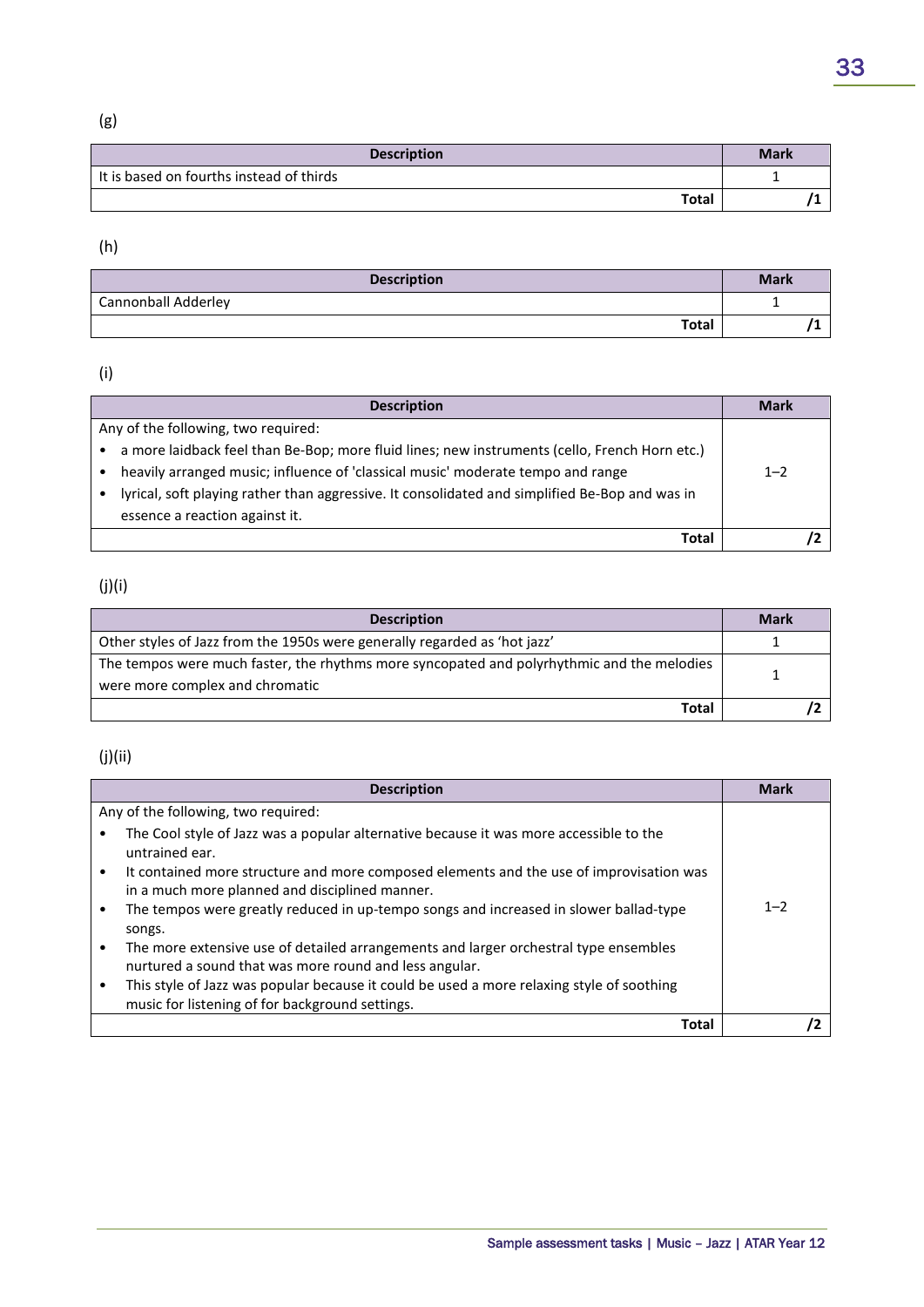## **Question 2: Herbie Hancock –** *Maiden Voyage* **(20 marks)**

### (a)

| <b>Description</b> | <b>Mark</b> |
|--------------------|-------------|
| Mixolydian         | <b>.</b>    |
| <b>Total</b>       |             |

#### (b)

| <b>Description</b>        | <b>Mark</b> |
|---------------------------|-------------|
| Ternary/Popular song form |             |
| AABA                      |             |
| <b>Total</b>              |             |

## (c)

| <b>Description</b>                                                                               | <b>Mark</b> |
|--------------------------------------------------------------------------------------------------|-------------|
| $\frac{1}{1}$ He treats the Db <sup>7sus4</sup> chord as a minor chord rather than a major chord |             |
| <b>Total</b>                                                                                     |             |

## (d)

| <b>Description</b>                                                                                                  | <b>Mark</b> |
|---------------------------------------------------------------------------------------------------------------------|-------------|
| McCoy Tyner, Chick Corea, Kenny Drew, Bill Evans, Duke Ellington, Wynton Kelly, Horace Silver, Cecil<br>Taylor etc. | $1 - 2$     |
| Total                                                                                                               |             |

## (e)

| <b>Description</b>                                                                                     | <b>Mark</b> |
|--------------------------------------------------------------------------------------------------------|-------------|
| His music embraces elements of funk and soul while adopting freer stylistic elements from jazz. In     |             |
| his jazz improvisation, he possesses a unique creative blend of Jazz, Blues, and modern Classical      | $1 - 2$     |
| music, with a harmonic concept much like the styles of Claude Debussy and Maurice Ravel.               |             |
| As part of Miles Davis's 'second great quintet', Hancock helped redefine the role of a jazz rhythm     |             |
| section, and was one of the primary architects of the 'post-bop' sound. Later, he was one of the first |             |
| jazz musicians to embrace synthesizers and funk. Yet for all his restless experimentalism, Hancock's   | $1 - 2$     |
| music is often melodic and accessible; he has had many songs 'cross over' and achieved success         |             |
| among pop audiences.                                                                                   |             |
| <b>Total</b>                                                                                           |             |

## (f)

| <b>Description</b>                                                                                                                                               | <b>Mark</b> |
|------------------------------------------------------------------------------------------------------------------------------------------------------------------|-------------|
| Numerous answer: Cantaloupe Island, Watermelon Man, Chameleon, I Thought It Was You, One<br>Finger Snap, Eye of the Hurricane, Rockit, Driftin' and Actual Proof | $1 - 2$     |
| Total                                                                                                                                                            |             |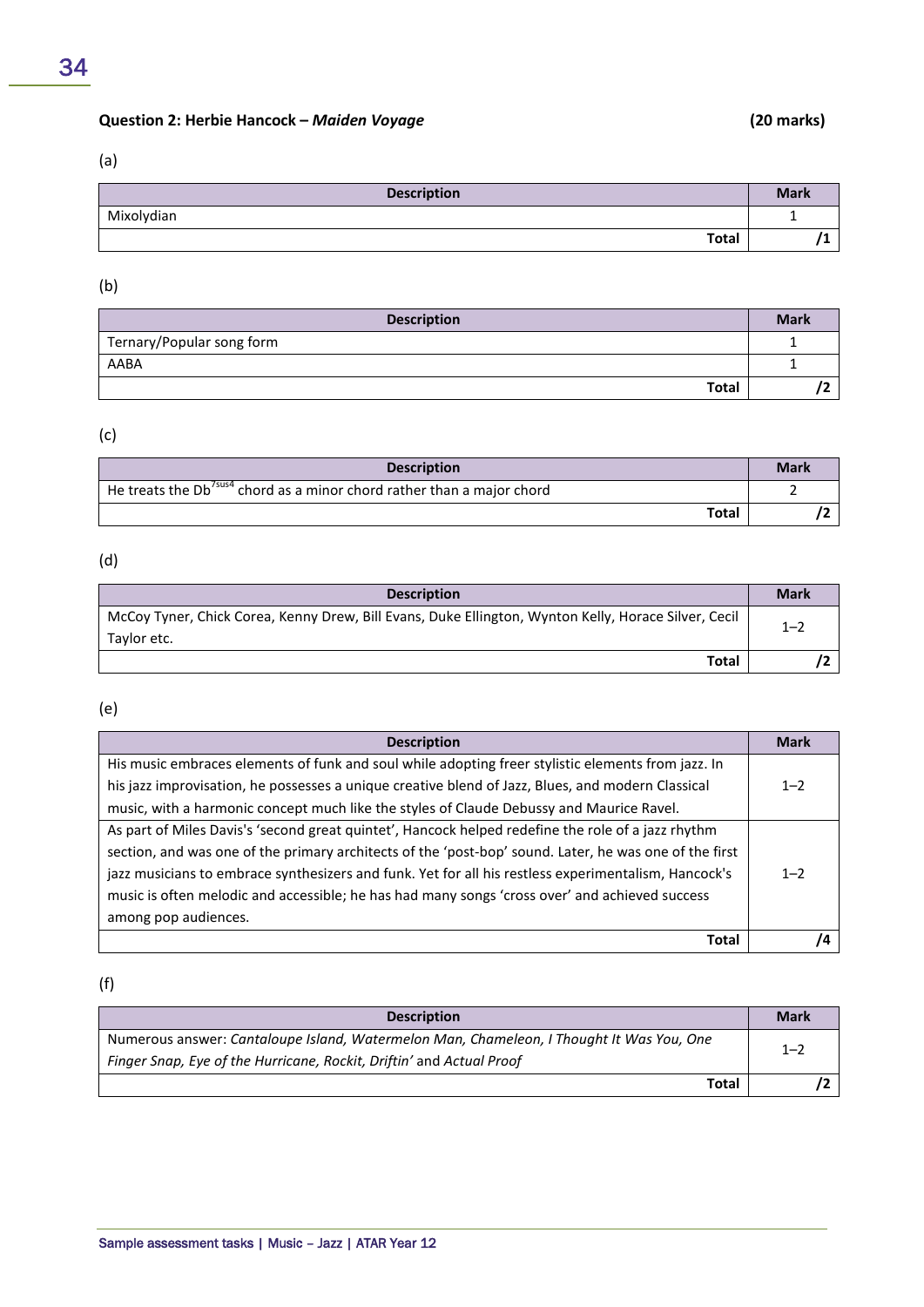(g)

| <b>Description</b>                                                                                    | <b>Mark</b> |
|-------------------------------------------------------------------------------------------------------|-------------|
| Maiden Voyage is regarded as among the principal foundations of the post-bop style. Jazz was          |             |
| under a great deal of pressure to maintain its audience due to the popularity of Rock and Roll. Jazz  |             |
| musicians were taking many different approaches in order to express their creativity. Some were       | $1 - 2$     |
| heading further into the avant-garde whilst others were taking a more soul and blues-inflected        |             |
| approach.                                                                                             |             |
| There were albums that were heralding the advent of Jazz Fusion whilst others were taking a more      |             |
| traditionalist approach by paying homage to earlier performance styles. At this time in Jazz history, | $1 - 2$     |
| there wasn't one consistent direction to the sound of the music and it was becoming harder to         |             |
| define what was and what was not Jazz.                                                                |             |
| Total                                                                                                 |             |

## (h)

| <b>Description</b>                                                                              | <b>Mark</b> |
|-------------------------------------------------------------------------------------------------|-------------|
| 1 mark each for any of the following, three required:                                           |             |
| 1/16 note right-hand lines, fuller left-hand chords with more driving rhythms, cross rhythms or | $1 - 3$     |
| polyrhythms, higher register of the piano, playing at a higher dynamic (i.e. $f - ff$ )         |             |
| Total                                                                                           |             |

## **Question 3:** *Moanin'***– Art Blakey and the Jazz Messengers (20 marks)**

#### (a)

| <b>Description</b>                                  | <b>Mark</b> |
|-----------------------------------------------------|-------------|
| 1 mark each for any of the following, two required: | $1 - 2$     |
| Jazz, Blues, Be-Bop, Rhythm and Blues, Gospel       |             |
| Total                                               |             |

### (b)

| <b>Description</b> | <b>Mark</b> |
|--------------------|-------------|
| <b>Baby Dodds</b>  |             |
| <b>Total</b>       |             |

## (c)

| <b>Description</b>         | <b>Mark</b> |
|----------------------------|-------------|
| (i)<br>Question and answer |             |
| (ii) Repetition            |             |
| <b>Total</b>               |             |

### (d)

| <b>Description</b>                                                                     | <b>Mark</b> |
|----------------------------------------------------------------------------------------|-------------|
| 1 mark for any one of the following:                                                   |             |
| The Preacher, Song for my Father, Work song, Sack O' Woe, Mercy Mercy, Watermelon Man, |             |
| Sidewinder                                                                             |             |
| Total                                                                                  |             |